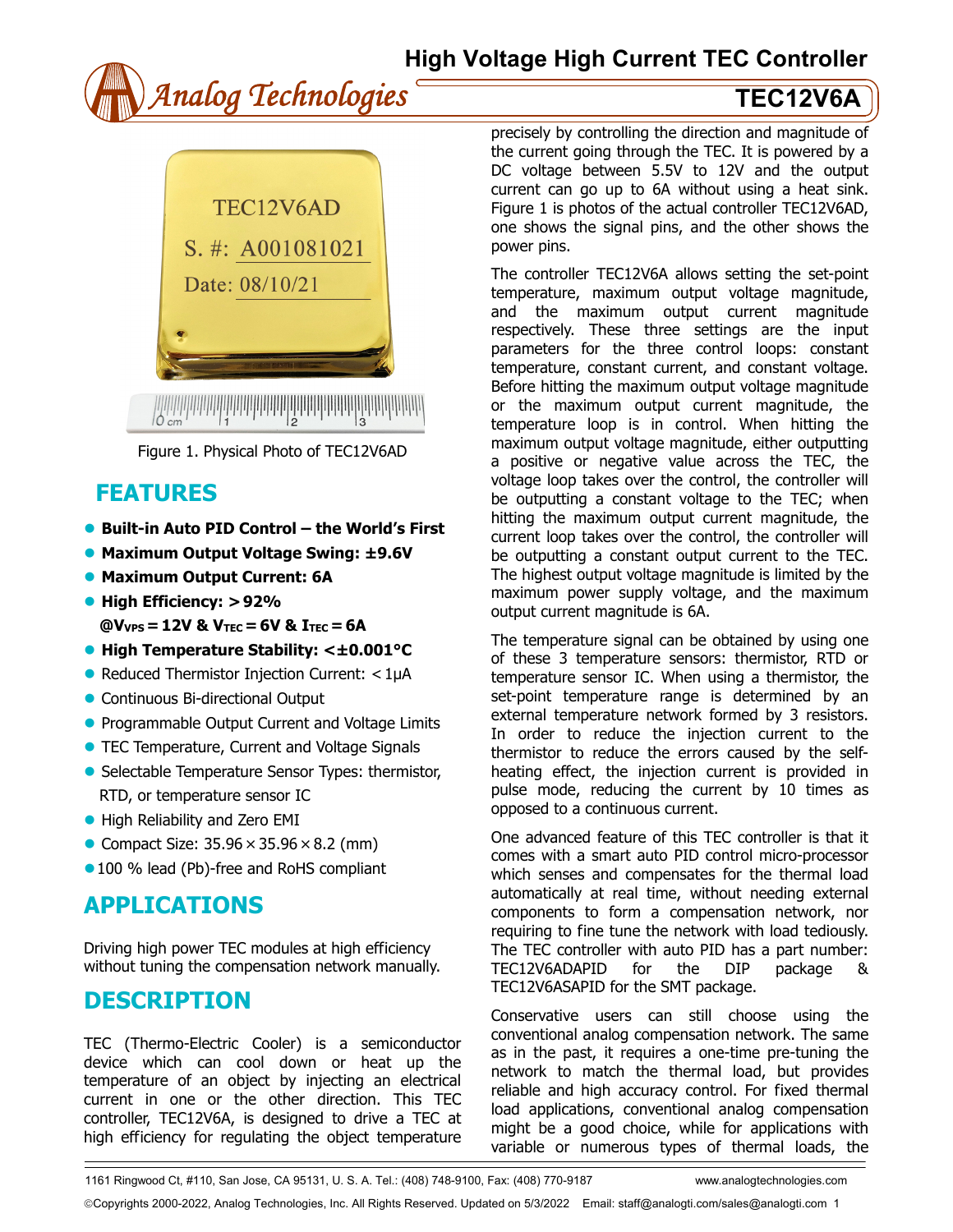

automatic PID control is more suitable.

Figure 2 is the top view of the controller, showing the pin names and the locations. There are a total of 32 pins in 2mm pitch. All the pins on the left are for either control input or indication output signals; all the right pins are power input or output.

The pin function details are given in Table 1.

At the thermistor input, there is a linearization circuit for the thermistor, to make the temperature output voltage be more linearly proportional to the actual thermistor temperature. There is a voltage inverter circuit, and it makes the temperature output voltage be positively proportional to the temperature, since the thermistor has a negative temperature coefficient. These 2 circuits together are called temperature measurement circuit. See Figure 6.

The set-point temperature voltage and the voltage representing the actual temperature are sent to an error amplifier. There is a compensation network inserted in the loop, to stop the oscillation of the controller caused by phase delay effects of the thermal load. Therefore, the compensation network must match the need for driving a particular thermal load. To simplify the tuning, a tunable compensation network is provided by the evaluation board for this TEC controller. A detailed guidance about how to tune

## **SPECIFICATIONS**

Table 1. Pin Function Descriptions

| the compensation network with a thermal load is given |
|-------------------------------------------------------|
| in the evaluation board application note.             |

| 4VRS        | 1                  |          |     | $32 \bigcirc$                                         | <b>VPS</b> |
|-------------|--------------------|----------|-----|-------------------------------------------------------|------------|
| <b>TMGD</b> | 2<br>( )           | TEC12V6A |     | $31^\circ$                                            | <b>VPS</b> |
| <b>SBDN</b> | 3<br>( )           |          |     | $30\bigcirc$                                          | <b>VPS</b> |
| <b>GND</b>  | 4                  |          |     | $29^\circ$                                            | <b>VPS</b> |
| 4VR         | 5<br>()            |          |     | 28                                                    | PGND       |
| <b>TMS</b>  | 6<br>$\rightarrow$ |          |     | 27                                                    | PGND       |
| IN+         | 7<br>( )           |          |     | 26                                                    | PGND       |
| <b>RTH</b>  | 8<br>( )           |          |     | 25                                                    | PGND       |
| <b>TMO</b>  | 9<br>( )           |          |     | 24<br>( )                                             | TEC-       |
| <b>CMIN</b> | $\bigcirc$ 10      |          |     | $23$ $\bigcirc$                                       | TEC-       |
| <b>IDR</b>  | 11<br>$( \ )$      |          |     | $22$ $\bigcirc$                                       | TEC-       |
| <b>ILM</b>  | 12                 |          |     | 21 $\bigcirc$                                         | TEC-       |
| <b>VLM</b>  | 13                 |          |     | 20<br>$\bigcirc$                                      | TEC+       |
| <b>ITEC</b> | )14                |          |     | 19 $\bigcirc$                                         | TEC+       |
| <b>VTEC</b> | 15                 |          |     | 18<br>$\left( \begin{array}{c} 1 \end{array} \right)$ | TEC+       |
| <b>CTMO</b> | 16                 |          |     | 17 <sub>1</sub><br>$(\ )$                             | TEC+       |
|             |                    |          | ∩ാഘ |                                                       |            |

Figure 2. Pin Names and Location

| Pin $#$                  | <b>Name</b> | <b>Note</b>      | <b>Description</b>                                                                                                                                                                                                                                                                                                                                                                                                                                                                                                                                                                                |
|--------------------------|-------------|------------------|---------------------------------------------------------------------------------------------------------------------------------------------------------------------------------------------------------------------------------------------------------------------------------------------------------------------------------------------------------------------------------------------------------------------------------------------------------------------------------------------------------------------------------------------------------------------------------------------------|
| $1*$                     | 4VRS        | Analog<br>output | 4VR switch output. This pin outputs a switching pulse 4VR signal, from 0V<br>to 4V, 85Hz, as a reference for the thermistor.                                                                                                                                                                                                                                                                                                                                                                                                                                                                      |
|                          | <b>SNCO</b> | Digital output   | Synchronization output. This pin outputs a switching pulse signal, from OV<br>to 5V, 600kHz. It can be sent to the synchronization input of another SM<br>(Switch Mode) controller or power supply, to eliminate the beating<br>interference between this TEC controller and the other SM device.                                                                                                                                                                                                                                                                                                 |
| $\overline{\phantom{a}}$ | <b>TMGD</b> | Digital output   | Temperature good indication. Active high. Indicates when actual<br>temperature equals to the set-point temperature of the target object. That<br>is, the target object temperature is within 0.001°C away from the set-<br>point temperature, provided the set-point temperature range is 40°C. Or<br>$ V_{TMO}-V_{TMS}  < 0.5$ mV.<br>For the controller with PID function:<br>When the voltage of Pin 16 CTMO is 4V: when TMGD indicator is flashing,<br>it indicates that it is identifying PID coefficient, and when this indicator is<br>always on, the PID coefficient has been identified. |

1161 Ringwood Ct, #110, San Jose, CA 95131, U. S. A. Tel.: (408) 748-9100, Fax: (408) 770-9187 www.analogtechnologies.com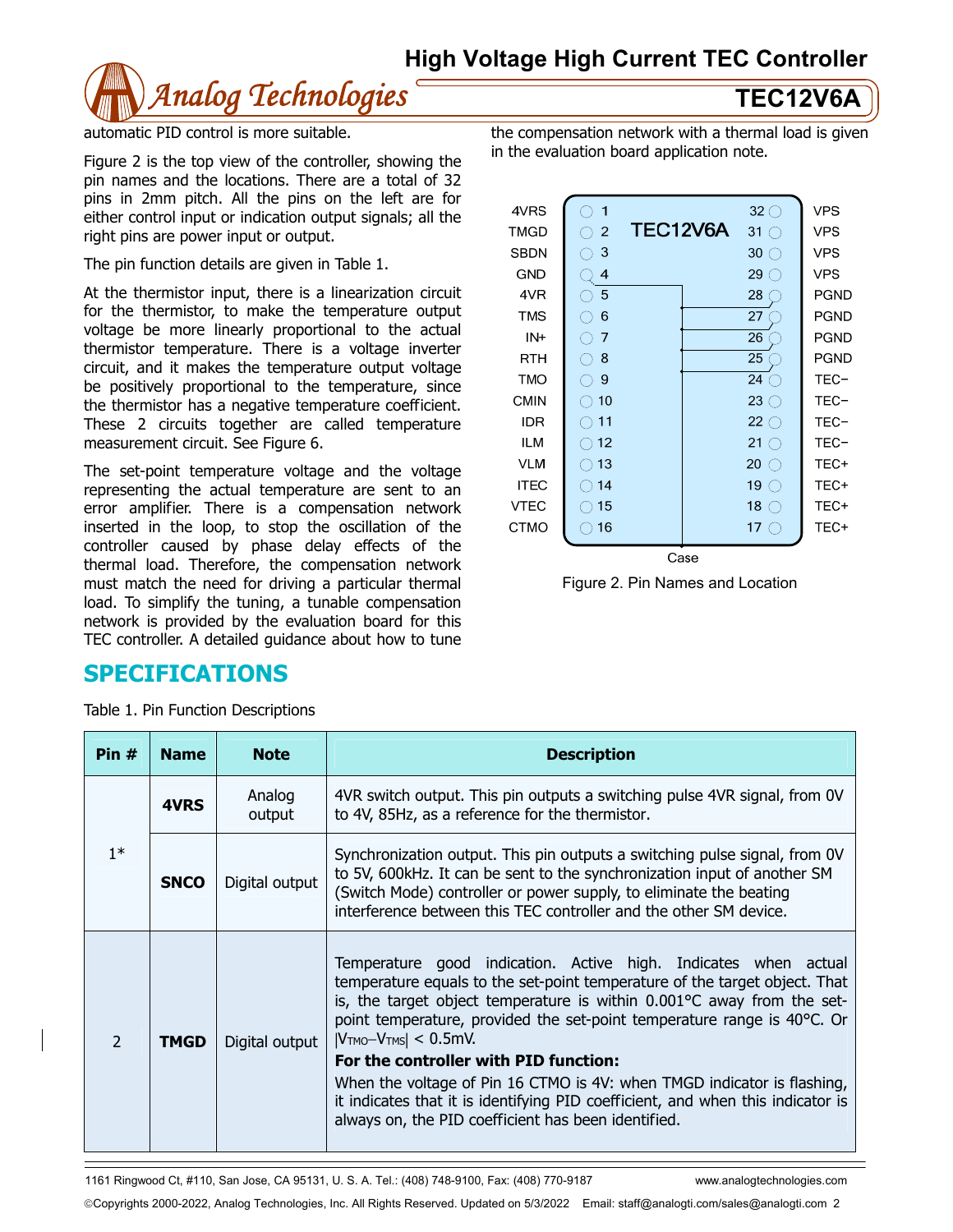

| Pin $#$        | <b>Name</b> | <b>Note</b>                | <b>Description</b>                                                                                                                                                                                                                                                                                                                                                                                                                                                                                                                                                                                                                          |
|----------------|-------------|----------------------------|---------------------------------------------------------------------------------------------------------------------------------------------------------------------------------------------------------------------------------------------------------------------------------------------------------------------------------------------------------------------------------------------------------------------------------------------------------------------------------------------------------------------------------------------------------------------------------------------------------------------------------------------|
| 3              | <b>SBDN</b> | Analog<br>/Digital input   | Standby and shut down control. This SBDN pin is internally floated and<br>series with 1k resistor. It's suggested to pull this pin up to VPS power<br>supply by a 4.99MΩ resistor. If pulled to ground, it shuts down the entire<br>controller. This pin has 2 threshold voltages: 1.5V and 2.0V. See Figure 5.<br>SHUT DOWN: $V_{SBDN}$ < 0.3V, the controller is set to non-working state.<br>STANDBY: $1.9V > V_{SBDN} > 1.5V$ , all components are set to working state<br>the<br>output<br>stages<br>for<br>TEC+<br>and<br>TEC-.<br>except<br>OPERATION: $V_{SBDN} > 2.0V$ , the whole controller is set to working state.             |
| $\overline{4}$ | <b>GND</b>  | Ground                     | Signal ground. Connect this pin to the signal ground of ADCs, DACs, and<br>the signal sources. It can also be used as analog output pin ground.                                                                                                                                                                                                                                                                                                                                                                                                                                                                                             |
| 5              | 4VR         | Analog<br>output           | Reference voltage output, 4.096V. It can be used as the voltage reference<br>by the potentiometers or DACs for setting the analog ports, such as TMS,<br>ILM, VLM, etc. It can also be used by ADCs for sensing the analog output<br>ports: TMO, CTMO, ITEC and VTEC. The initial accuracy is 0.1%, and the<br>temperature coefficient is <50ppm/°C max.                                                                                                                                                                                                                                                                                    |
| 6              | <b>TMS</b>  | Analog input               | Analog Input port for setting the set-point temperature for the target<br>object. It is internally tied a $1M\Omega$ resistor to the half value of the reference<br>voltage, 2V. The open circuit voltage of this pin is thus 2V, corresponding<br>to a set-point temperature of 25°C by using the default temperature<br>network (with the set-point temperature range being from 15°C to<br>35°C). It is highly recommended to set this pin's voltage by using the<br>controller's 4V voltage reference. This pin can be set by using a POT or<br>DAC. When the set-point temperature needs to be at 25°C, leave this pin<br>unconnected. |
| 7              | $IN+$       | Analog input               | Receive external temperature signal (thermistor and temperature sensor,<br>$etc.$ )                                                                                                                                                                                                                                                                                                                                                                                                                                                                                                                                                         |
| $\bf 8$        | <b>RTH</b>  | Analog input               | Thermistor connection port. Connect to the thermistor which is mounted<br>on the target object for sensing its temperature. By using the default<br>internal temperature network, a 10kΩ @ 25°C thermistor can be used.<br>Other type of thermistors or temperature sensors can also be used, see<br>the application section for details.                                                                                                                                                                                                                                                                                                   |
| 9              | <b>TMO</b>  | Analog<br>output           | Actual target object temperature indication. It swings from 0V to 4V. By<br>using a default internal temperature network, it represents 15°C to 35°C<br>when this pin's voltage swings 0.1V to 3.9V linearly, provided a standard<br>$10$ kΩ thermistor is used as the temperature sensor device.                                                                                                                                                                                                                                                                                                                                           |
| 10             | <b>CMIN</b> | Analog input               | Compensation input pin for the thermal control loop.                                                                                                                                                                                                                                                                                                                                                                                                                                                                                                                                                                                        |
| 11             | <b>IDR</b>  | Analog input<br>and output | This voltage is derived from the temperature error detection circuit and<br>used as the input control signal of the current loop for the TEC. Its<br>internal impedance is $10k\Omega$ and can be over-driven by an external analog<br>signal which is able to over-ride the $10k\Omega$ resistor. The voltage range is<br>from 0V to 4V, corresponding to $-6A$ to $+6A$ output current. Setting this<br>pin voltage to 2V forces the output current to zero.                                                                                                                                                                              |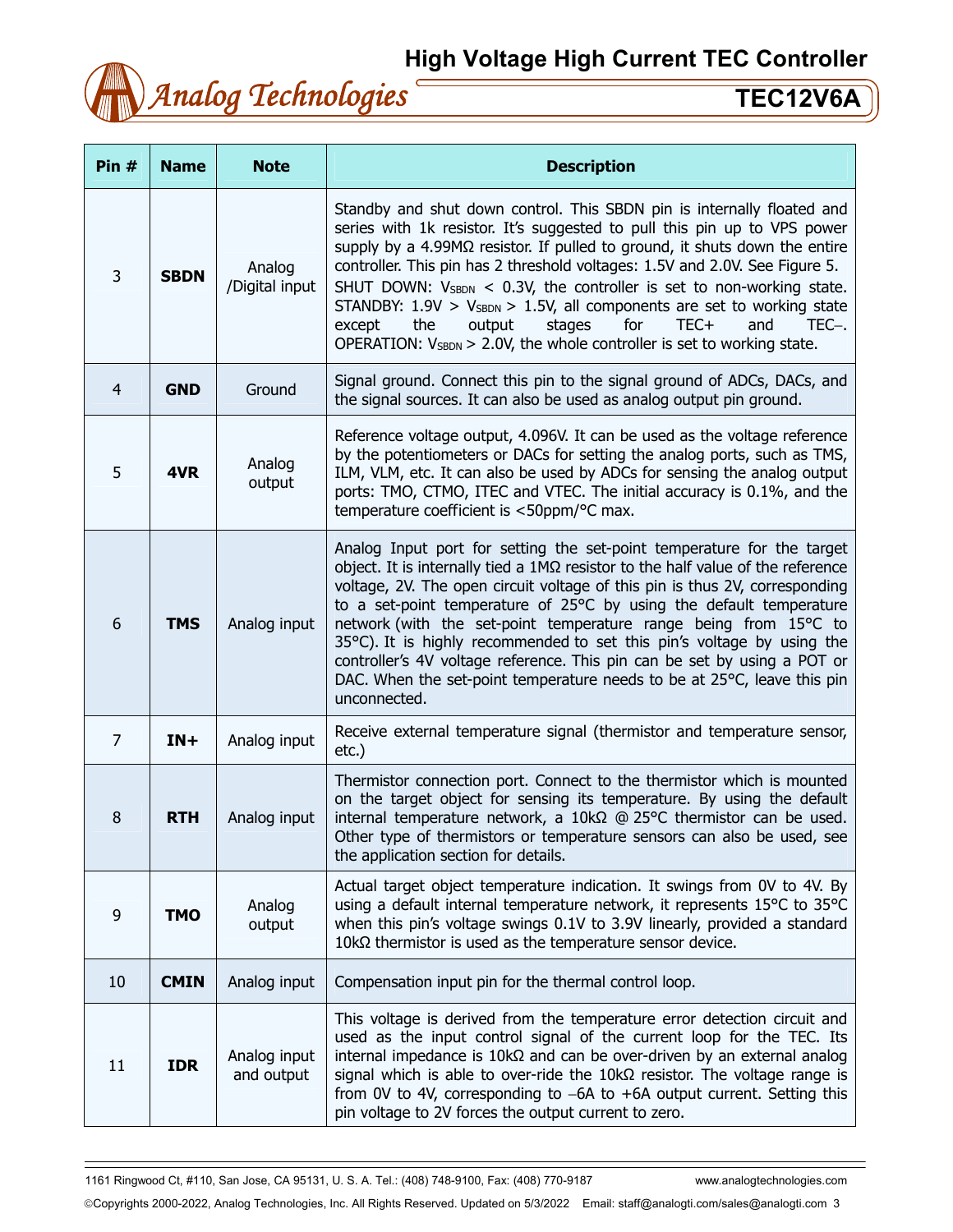

| Pin #             | <b>Name</b> | <b>Note</b>            | <b>Description</b>                                                                                                                                                                                                                                                                                                                                                                                           |
|-------------------|-------------|------------------------|--------------------------------------------------------------------------------------------------------------------------------------------------------------------------------------------------------------------------------------------------------------------------------------------------------------------------------------------------------------------------------------------------------------|
| 12                | <b>ILM</b>  | Analog input           | This pin sets the TEC Current Limit. The maximum limit current is 6A.<br>Setting this pin's voltage from 0V to 4V corresponds to setting the current<br>magnitude limit from 0A to 6A: $V_{ILM} = \frac{\left I_{OUT}(A)\right _{MAX}}{3.75}$                                                                                                                                                                |
| 13                | <b>VLM</b>  | Analog input           | This pin sets the TEC voltage Limit. The maximum limit voltage is 30V.<br>Setting this pin's voltage from 0V to 4V corresponds to the TEC voltage<br>magnitude limit being from 0 to 30V: $V_{VLM} = \frac{ V_{TEC+} - V_{TEC-} _{MAX}}{7.5}$                                                                                                                                                                |
| 14                | <b>ITEC</b> | Analog<br>output       | TEC current indication. ITEC is an analog voltage output pin with a<br>voltage proportional to the actual current through the TEC. ITEC's center<br>voltage is 2V, corresponding to zero current through the TEC.<br>VITEC = $\frac{I_{\text{OUT}}(A)}{7.5}$ +2V, where Iout is the actual output current of the<br>controller, flowing out from TEC+ port and flowing in to TEC- pin.                       |
| 15                | <b>VTEC</b> | Analog<br>output       | TEC voltage indication. VTEC is an analog voltage output pin with a<br>voltage proportional to the actual voltage across the TEC. It swings from<br>OV to 4V to indicate the output voltage being from $-30V$ to 30V, so the<br>2V.<br>center<br>voltage<br>İS<br>$V_{VTEC} = \frac{V_{TEC+} - V_{TEC-}}{15} + 2V$                                                                                           |
| 16                | <b>CTMO</b> | Analog<br>output       | The controller internal temperature indication output. It can be used for<br>sensing the actual temperature of the controller, to avoid over-heating. OV<br>to 4V sets the internal temperature from $-55^{\circ}$ C to 125 $^{\circ}$ C linearly.<br>For the controller with PID function:<br>When there is a new load and the PID coefficient needs to be re-<br>identified, the voltage of the pin is 4V. |
| 17, 18,<br>19, 20 | TEC+        | Analog<br>power output | This pin is for connecting to the positive terminal of the TEC module, all 4<br>pins are internally connected for increasing the current capability.                                                                                                                                                                                                                                                         |
| 21, 22,<br>23, 24 | $TEC -$     | Analog<br>power output | This pin is for connecting to the negative terminal of the TEC module, all<br>4 pins are internally connected.                                                                                                                                                                                                                                                                                               |
| 25, 26,<br>27, 28 | <b>PGND</b> | Power<br>ground        | Power ground for connecting to the power supply 0V return node, all 4<br>pins are internally connected.                                                                                                                                                                                                                                                                                                      |
| 29, 30,<br>31, 32 | <b>VPS</b>  | Power input            | Power supply voltage positive node. The normal operating voltage range<br>is 5.5V to 12V, the maximum value is 12V. All 4 pins are internally<br>connected.                                                                                                                                                                                                                                                  |

\*There are two part numbers for selection, TEC12V6A and TEC12V6ASNCO. The former's pin 1 is 4VRS, and the latter's pin 1 is SNCO. It's recommended to use TEC12V6A.

1161 Ringwood Ct, #110, San Jose, CA 95131, U. S. A. Tel.: (408) 748-9100, Fax: (408) 770-9187 www.analogtechnologies.com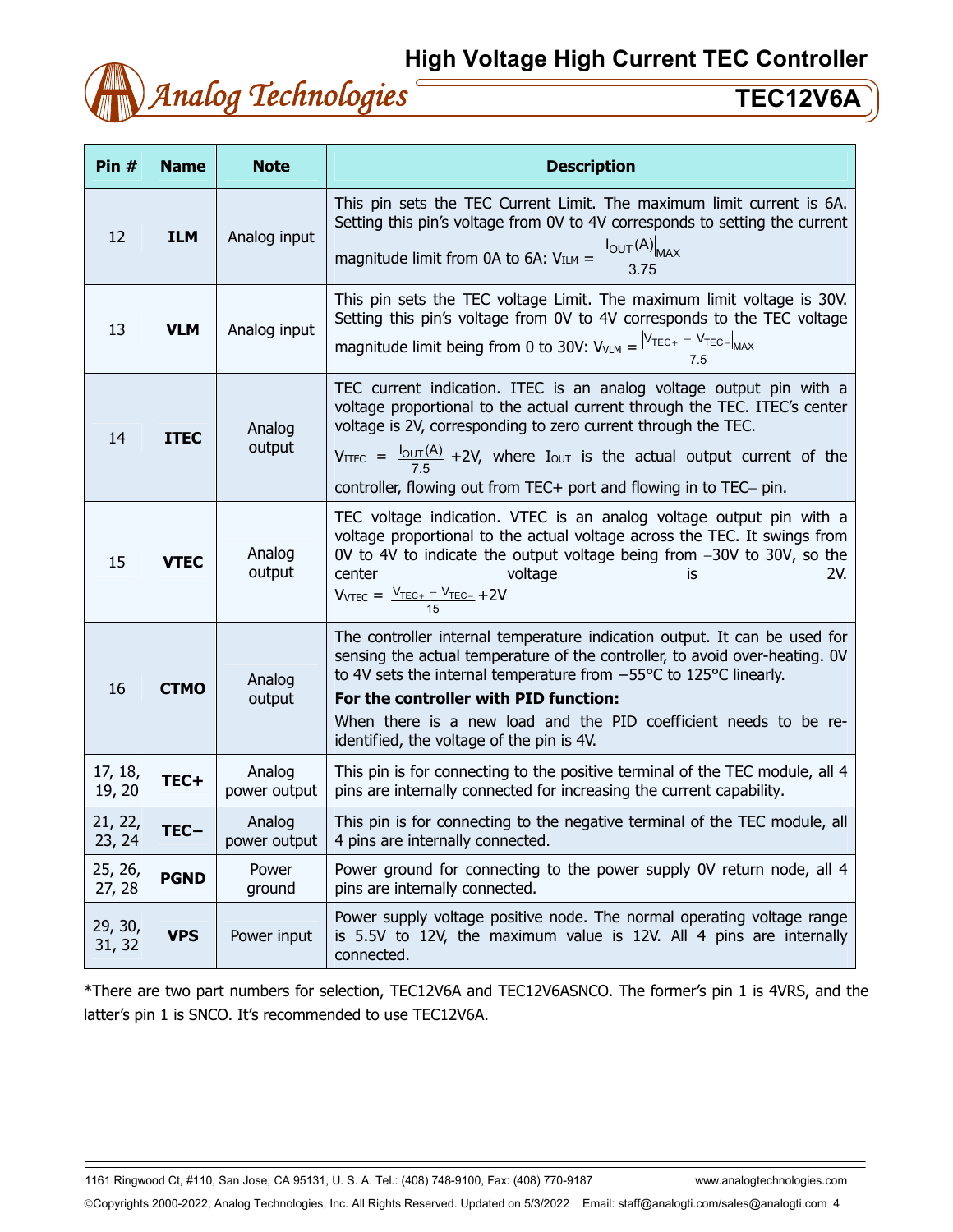

Table 2. Electrical characteristics.

| <b>Parameter</b>                                                                           | <b>Symbol</b>                               | <b>Conditions</b>                          | Min.         | Typ.  | Max.           | <b>Units</b>  |  |
|--------------------------------------------------------------------------------------------|---------------------------------------------|--------------------------------------------|--------------|-------|----------------|---------------|--|
| Reference Voltage Pulse Output Mode: 4VRS pin (Or Synchronization Output: SNCO pin), pin 1 |                                             |                                            |              |       |                |               |  |
| Output Voltage Range                                                                       | <b>V4VRSOUT</b>                             | $T_A = 25$ °C                              | 4.0925       | 4.096 | 4.0995         | V             |  |
| <b>Initial Error</b>                                                                       | $V_{E}$                                     | $T_A = 25^{\circ}C$                        | $-0.05$      |       | 0.05           | $\frac{0}{0}$ |  |
| <b>Temperature Coefficient</b>                                                             | T <sub>C</sub>                              |                                            |              | ±3    | ±8             | ppm/°C        |  |
| Maximum Load Current                                                                       | I4VRMAX                                     | $T_A = 25$ °C                              | $-20$        |       | $+20$          | mA            |  |
| Switch frequency                                                                           | F <sub>4VRS</sub>                           |                                            | 83           | 85    | 87             | Hz            |  |
| Output Voltage (Open circuit)                                                              | <b>V</b> SNCOOUT                            | Open circuit voltage =<br>$0V \sim 4V$ PWM | $\mathbf{0}$ |       | 4              | $\vee$        |  |
| Voltage Range (with load)                                                                  | <b>V</b> SNCOOUT                            | Open circuit voltage =<br>$0V \sim 4V$ PWM | 0.1          |       | 3.9            | $\vee$        |  |
| Frequency                                                                                  | FSNCO                                       | Open circuit voltage =<br>$0V \sim 4V$ PWM |              | 600   |                | kHz           |  |
| Temperature Good Indication: TMGD pin, pin 2                                               |                                             |                                            |              |       |                |               |  |
| Voltage Range (Open circuit)                                                               | <b>VTMGDOUT</b>                             | Open circuit voltage = $4V$                | $\mathbf 0$  |       | $\overline{4}$ | $\mathsf{V}$  |  |
| Voltage Range (with load)                                                                  | <b>VTMGDOUT</b>                             | Open circuit voltage = $4V$                | $\mathbf 0$  |       | $\overline{4}$ | $\vee$        |  |
| <b>Maximum Sourcing Current</b>                                                            | <b>I</b> TMGDSC                             | Open circuit voltage $=$ 4V                | $\mathbf{1}$ |       | 15             | mA            |  |
| Maximum Sourcing Voltage                                                                   | <b>VTMGDSC</b>                              | Open circuit voltage = $4V$                | 3.7          |       | $\overline{4}$ | $\vee$        |  |
| Maximum Sinking Current                                                                    | <b>I</b> TMGDSK                             | Open circuit voltage = $4V$                | 3            |       | 20             | mA            |  |
| Maximum Sinking Voltage                                                                    | Open circuit voltage = 4V<br><b>VTMGDSK</b> |                                            | $\mathbf 0$  |       | 0.6            | $\mathsf{V}$  |  |
| Standby Shutdown Control: SBDN pin, pin 3                                                  |                                             |                                            |              |       |                |               |  |
|                                                                                            |                                             | $VSBDN = 0V$                               | 0.1          |       | 0.3            |               |  |
| <b>Input Current</b>                                                                       | <b>I</b> SBDNIN                             | $VSBDN = 4V$<br>$\overline{4}$             |              |       | 6              | μA            |  |
|                                                                                            |                                             | $VSBDN = 30V$                              | 30<br>50     |       |                |               |  |
| Input Voltage Range                                                                        | <b>VSBDNIN</b>                              | Open circuit voltage $= 5V$                | $\mathbf 0$  |       | 12             | $\vee$        |  |
| Shutdown Logic Low                                                                         | <b>VSBDNSDL</b>                             | Open circuit voltage $= 5V$                | $\mathbf 0$  |       |                | $\vee$        |  |
| Shutdown Logic High                                                                        | <b>V</b> SBDNSDH                            | Open circuit voltage $= 5V$                |              |       | 0.7            | $\mathsf{V}$  |  |
| Standby Logic Low                                                                          | <b>VSBDNSBL</b>                             | Open circuit voltage $= 5V$                | 1.4          |       |                | V             |  |
| Standby Logic High                                                                         | <b>VSBDNSBH</b>                             | Open circuit voltage = $5V$                |              |       | 1.9            | $\vee$        |  |
| Operation Logic Low                                                                        | <b>VSBDNOPL</b>                             | Open circuit voltage $= 5V$                | 2.0          |       |                | V             |  |
| Operation Logic High                                                                       | <b>VSBDNOPH</b>                             | Open circuit voltage $= 5V$                |              |       | 5              | V             |  |
| Reference Voltage Output: 4VR pin, pin 5                                                   |                                             |                                            |              |       |                |               |  |
| Output Voltage Range                                                                       | <b>V</b> <sub>4VROUT</sub>                  | $T_A = 25$ °C                              | 4.0925       | 4.096 | 4.0995         | $\vee$        |  |
| <b>Initial Error</b>                                                                       | $V_{E}$                                     | $T_A = 25$ °C                              |              | 0.05  |                | $\frac{0}{0}$ |  |
| Temperature Coefficient                                                                    | T <sub>C</sub>                              | $T_A = -40$ °C ~ 125°C                     |              | 3     | 8              | ppm/°C        |  |
| Maximum Load Current                                                                       | I4VRMAX                                     | $T_A = 25$ °C                              | $-20$        |       | $+20$          | mA            |  |
| Maximum Load Capacitance                                                                   | C <sub>4</sub> VRMAX                        |                                            | 0.1          |       | $\mathbf{1}$   | uF            |  |

1161 Ringwood Ct, #110, San Jose, CA 95131, U. S. A. Tel.: (408) 748-9100, Fax: (408) 770-9187 www.analogtechnologies.com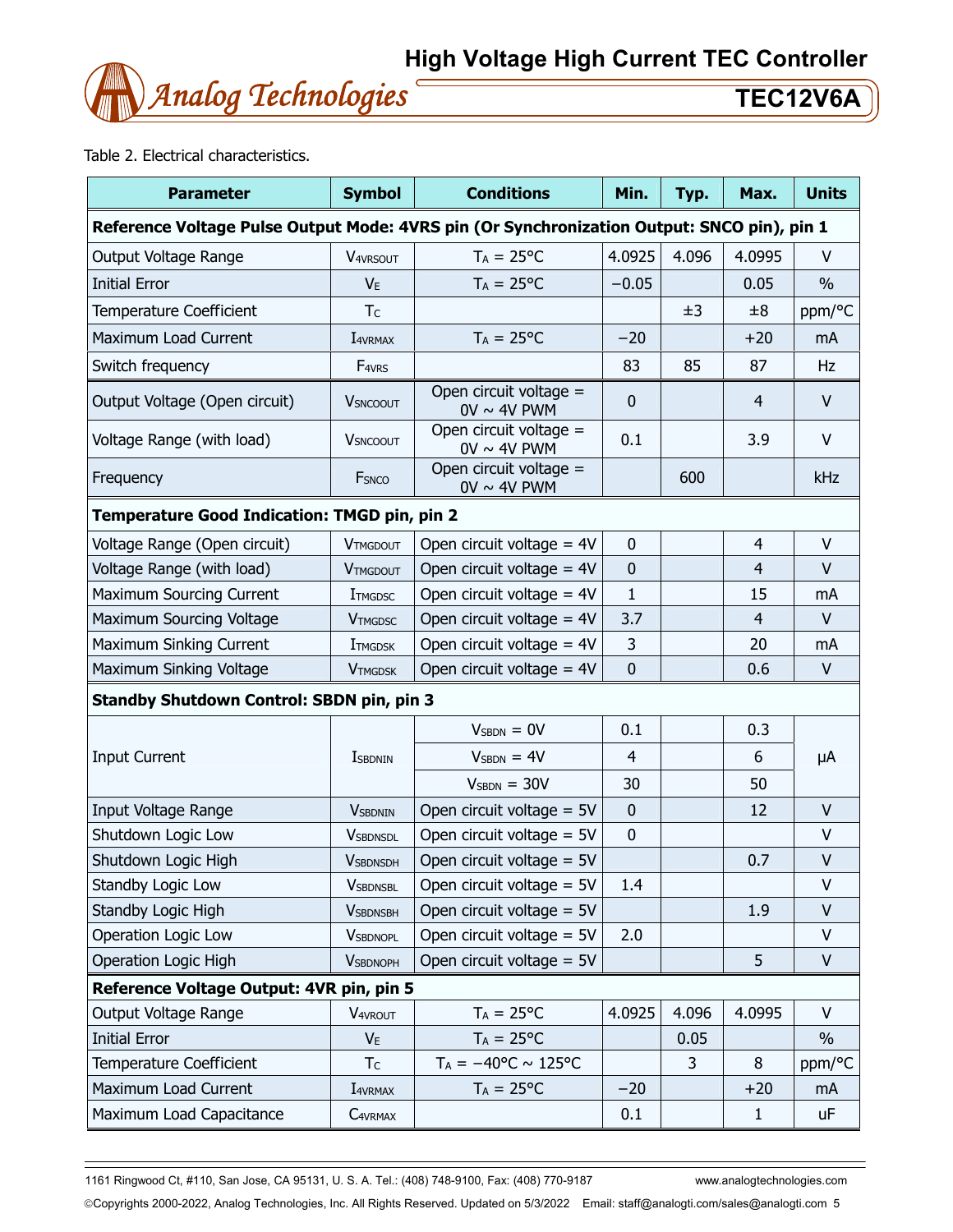

| <b>Parameter</b>                                                                                                                                   | <b>Symbol</b>                      | Min.                                                                                | Typ.         | Max.           | <b>Units</b>   |           |  |  |  |
|----------------------------------------------------------------------------------------------------------------------------------------------------|------------------------------------|-------------------------------------------------------------------------------------|--------------|----------------|----------------|-----------|--|--|--|
| Temperature Set: TMS pin, pin 6                                                                                                                    |                                    |                                                                                     |              |                |                |           |  |  |  |
| Input Impedance (See Figure 3 in<br>Page 8 for input equivalent<br>circuit)                                                                        | ZTMSIN                             |                                                                                     |              | 5              |                | ΜΩ        |  |  |  |
| Input Voltage Range                                                                                                                                | <b>V</b> TMSIN                     |                                                                                     | $\mathbf 0$  |                | 4              | V         |  |  |  |
| Open Circuit Voltage                                                                                                                               | <b>VTMSOP</b>                      |                                                                                     |              | $\overline{2}$ |                | $\vee$    |  |  |  |
| Temperature Signal Input: IN+ pin, pin 7                                                                                                           |                                    |                                                                                     |              |                |                |           |  |  |  |
| Input Voltage Range                                                                                                                                | $V_{IN+}$                          |                                                                                     | $\mathbf 0$  |                | $\overline{4}$ | $\vee$    |  |  |  |
| <b>Thermistor Connection Port: RTH pin, pin 8</b>                                                                                                  |                                    |                                                                                     |              |                |                |           |  |  |  |
| Input Voltage Range                                                                                                                                | <b>VRTHIN</b>                      |                                                                                     | $\mathbf{0}$ |                | $\overline{4}$ | $\vee$    |  |  |  |
| Actual Target Object Temperature Indication: TMO pin, pin 9                                                                                        |                                    |                                                                                     |              |                |                |           |  |  |  |
| Output Voltage Range                                                                                                                               | <b>VTMOOUT</b>                     | $R_{LOAD} = 10k\Omega$ to 2V<br>$-40^{\circ}$ C $\leq$ T <sub>A</sub> $\leq$ +125°C | $\bf{0}$     |                | 4              | $\vee$    |  |  |  |
| <b>Output Current</b>                                                                                                                              | <b>I</b> TMOOUT                    | $V_{SS} = 0V$<br>$T_A = 25^{\circ}C$                                                | $-12$        |                | 12             | mA        |  |  |  |
| <b>Compensation Input: CMIN pin, pin 10</b>                                                                                                        |                                    |                                                                                     |              |                |                |           |  |  |  |
| Input Voltage Range                                                                                                                                | <b>V</b> CMIN                      | $R_{LOAD} = 10k\Omega$ to 2V<br>$-40^{\circ}$ C $\leq$ T <sub>A</sub> $\leq$ +125°C | $\bf{0}$     |                | 4              | $\vee$    |  |  |  |
| <b>Input Current</b>                                                                                                                               | <b>I</b> CMIN                      | $-40^{\circ}$ C $\leq$ T <sub>A</sub> $\leq$ +125°C                                 |              | 90             | 200            | pA        |  |  |  |
| <b>Compensation Output: IDR pin, pin 11</b>                                                                                                        |                                    |                                                                                     |              |                |                |           |  |  |  |
| Output Voltage Range                                                                                                                               | <b>VIDROUT</b>                     | $R_{LOAD} = 10k\Omega$ to 2V<br>$-40^{\circ}$ C $\leq$ T <sub>A</sub> $\leq$ +125°C | $\bf{0}$     |                | 4              | V         |  |  |  |
| TEC Current Limit: ILM pin, pin 12                                                                                                                 |                                    |                                                                                     |              |                |                |           |  |  |  |
| Input Impedance                                                                                                                                    | Z <sub>ILM</sub>                   |                                                                                     |              | 21             |                | $k\Omega$ |  |  |  |
| Input Voltage Range                                                                                                                                | <b>VILMIN</b>                      |                                                                                     | $\bf{0}$     |                | 4              | $\vee$    |  |  |  |
| TEC Voltage Limit: VLM pin, pin 13                                                                                                                 |                                    |                                                                                     |              |                |                |           |  |  |  |
| Input Impedance (See Figure 4 in<br>Page 8 for input equivalent<br>circuit)                                                                        | ZVLM                               |                                                                                     |              | 10             |                | $k\Omega$ |  |  |  |
| <b>Input Voltage Range</b>                                                                                                                         | <b>VVLMIN</b>                      |                                                                                     | $\mathbf{0}$ |                | $\overline{4}$ | $\vee$    |  |  |  |
| TEC Current Indication: ITEC pin, pin 14<br>TEC Voltage Indication: VTEC pin, pin 15<br><b>Controller Temperature Indication: CTMO pin, pin 16</b> |                                    |                                                                                     |              |                |                |           |  |  |  |
| Output Voltage Range                                                                                                                               | <b>VCTMO</b>                       | $T_A = 25^{\circ}C$                                                                 | $\mathbf{0}$ |                | $\overline{4}$ | $\vee$    |  |  |  |
| Maximum Load Current                                                                                                                               | <b>I</b> CTMOOUT                   | $T_A = 25^{\circ}C$                                                                 | $-12$        |                | 12             | mA        |  |  |  |
| TEC+/TEC- pin, pin 17~20/pin 21~24                                                                                                                 |                                    |                                                                                     |              |                |                |           |  |  |  |
| Maximum Output Current                                                                                                                             | $ I_{MAXTEC+} $<br><b>IMAXTEC-</b> | $V_{VPS} = 5.5V \sim 12V$<br>$T_A = 25^{\circ}C$                                    | $\mathbf 0$  |                | 6              | A         |  |  |  |
| Maximum Output Voltage                                                                                                                             | V <sub>OUTMAX</sub>                | $V_{VPS} = 12V$                                                                     | $\mathbf 0$  |                | 9.6            | $\vee$    |  |  |  |

1161 Ringwood Ct, #110, San Jose, CA 95131, U. S. A. Tel.: (408) 748-9100, Fax: (408) 770-9187 www.analogtechnologies.com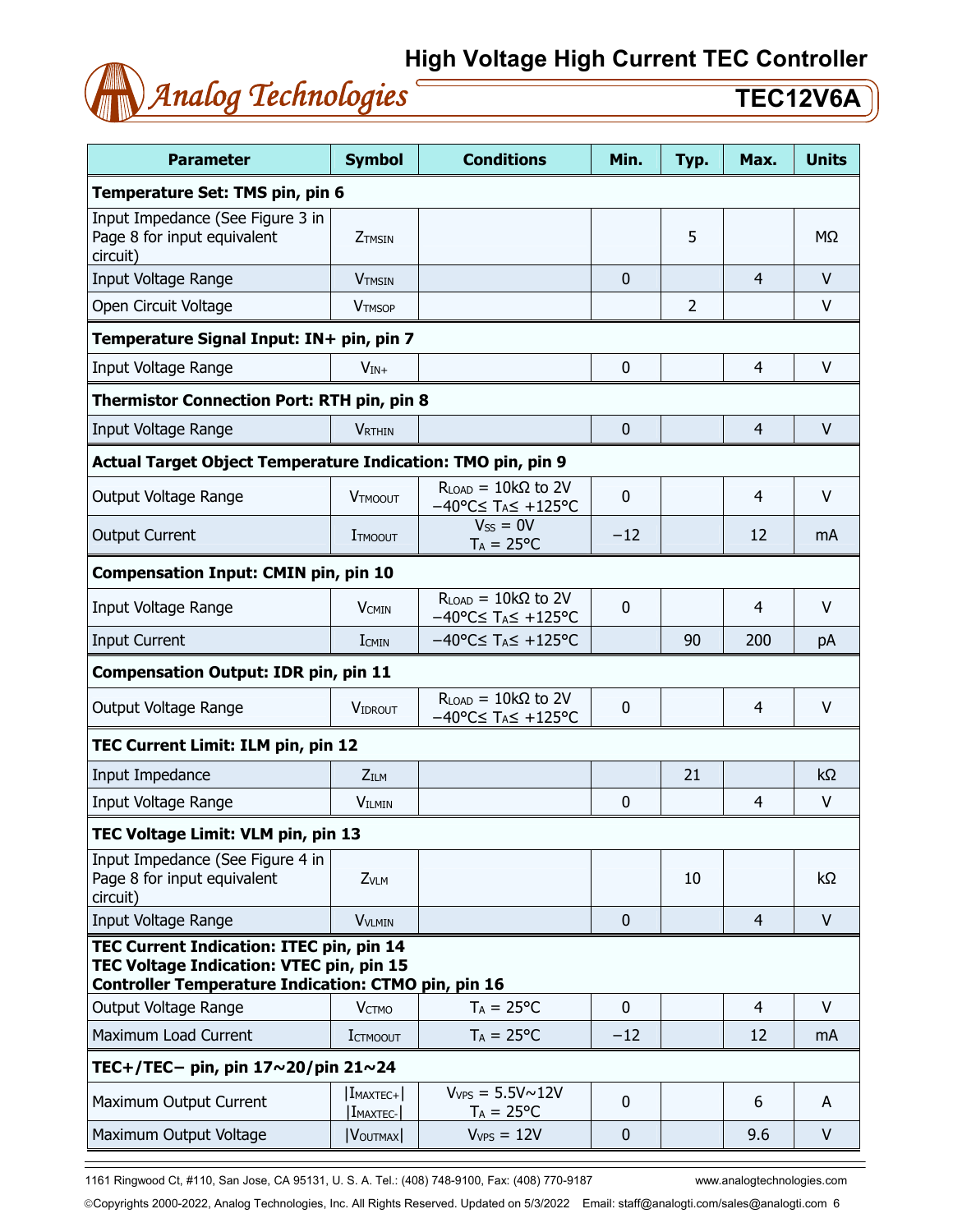

| <b>Parameter</b>                              | <b>Symbol</b>                      | <b>Conditions</b>                                                            | Min.    | Typ.      | Max. | <b>Units</b> |  |  |  |  |
|-----------------------------------------------|------------------------------------|------------------------------------------------------------------------------|---------|-----------|------|--------------|--|--|--|--|
| Power Supply Input: VPS pin, pin 29~32        |                                    |                                                                              |         |           |      |              |  |  |  |  |
| Input Voltage Range                           | <b>V</b> <sub>VPS</sub>            |                                                                              | 5.5     |           | 12   | V            |  |  |  |  |
|                                               | <b>VPS</b>                         | Operation mode                                                               | 0.05    |           | 16   | A            |  |  |  |  |
| Input Current                                 | <b>IVPSSB</b>                      | Standby mode                                                                 | 5       |           | 20   | mA           |  |  |  |  |
|                                               | <b>VPSSD</b>                       | Shutdown mode                                                                |         |           | 50   | μA           |  |  |  |  |
| Temperature Stability                         |                                    |                                                                              |         |           |      |              |  |  |  |  |
| Temperature Error Voltage                     | V <sub>TMO</sub> -V <sub>TMS</sub> |                                                                              | $-0.47$ | 0.02      | 0.47 | mV           |  |  |  |  |
| Efficiency                                    | η                                  | $V_{VPS} = 12V$<br>$ V_{TEC^+}$ $ V_{TEC^-}$ = 14V<br>$ ITEC+ - ITEC-  = 6A$ |         | $\geq 92$ |      | $\%$         |  |  |  |  |
| <b>Case Operating Temperature</b><br>Range    | $T_{\rm CS}$                       |                                                                              | $-40$   |           | 110  | $^{\circ}C$  |  |  |  |  |
| <b>Ambient Operating Temperature</b><br>Range | TA                                 |                                                                              | $-40$   |           | 65   | $^{\circ}C$  |  |  |  |  |
| Storage Temp. Range                           | <b>T</b> <sub>STG</sub>            |                                                                              | $-40$   |           | 125  | $^{\circ}$ C |  |  |  |  |
| <b>Controller Case Thermal</b><br>Resistance  | R <sub>TH</sub>                    |                                                                              |         | 9         |      | °C /W        |  |  |  |  |

This TEC controller can only drive the TECs having >1 $\Omega$  impedance, which equals V<sub>MAX</sub> / I<sub>MAX</sub>.







Figure 4. VLM Input Equivalent Circuit The switch S2 is closed @ heating, and open @ cooling



### Figure 5. Controller States

V<sub>SB-SD</sub>: Going down logic low from standby to shutdown

V<sub>SD-SB</sub>: Going up logic high from shutdown to standby VOP-SB: Going down logic low from operation to standby

V<sub>SB-OP</sub>: Going up logic high from standby to operation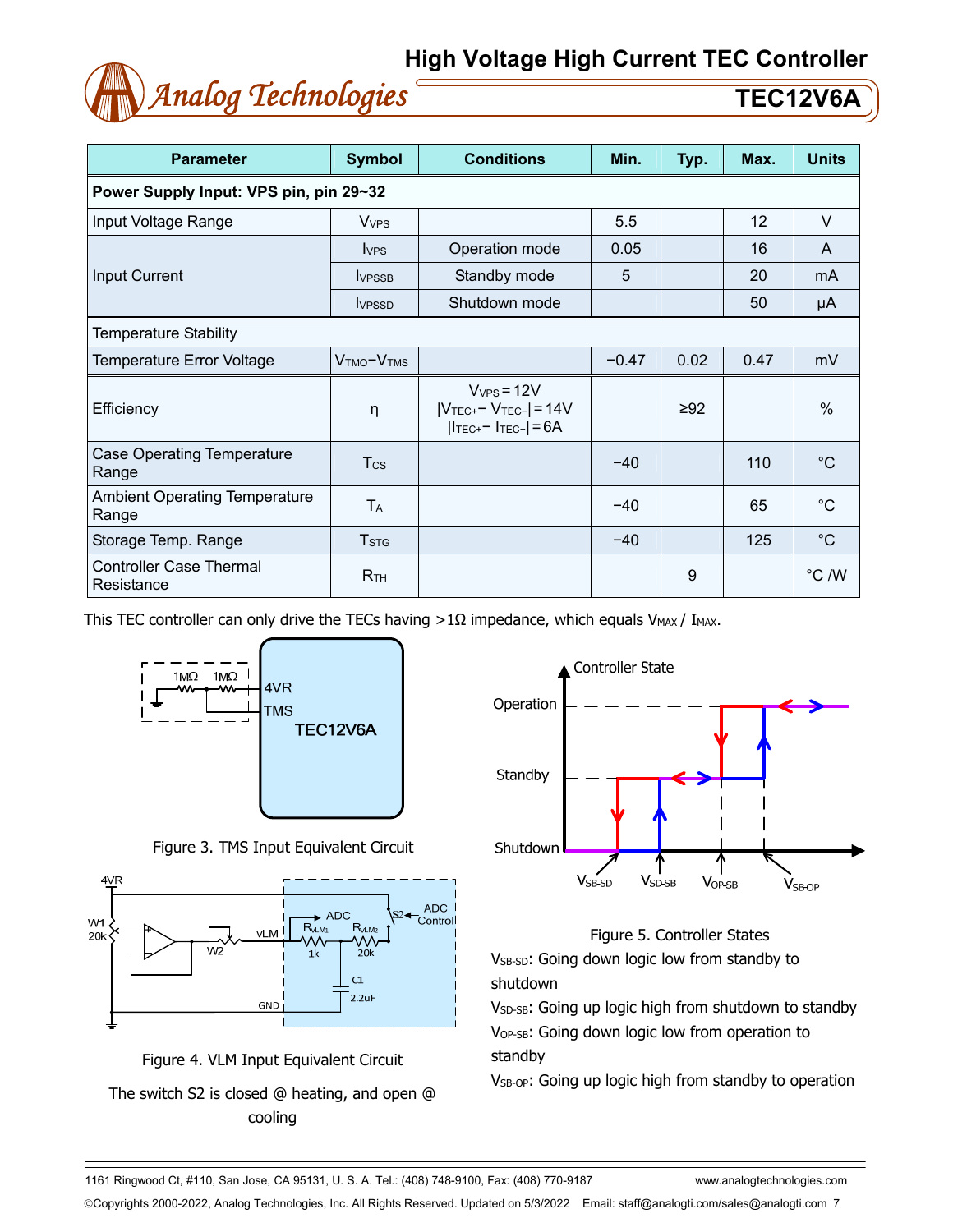

## **BLOCK DIAGRAM**

The block diagram of the controller is shown in Figure 6.



Figure 6. TEC Controller Block Diagram



Figure 7. Auto PID System Block Diagram

1161 Ringwood Ct, #110, San Jose, CA 95131, U. S. A. Tel.: (408) 748-9100, Fax: (408) 770-9187 www.analogtechnologies.com Copyrights 2000-2022, Analog Technologies, Inc. All Rights Reserved. Updated on 5/3/2022 Email: staff@analogti.com/sales@analogti.com 8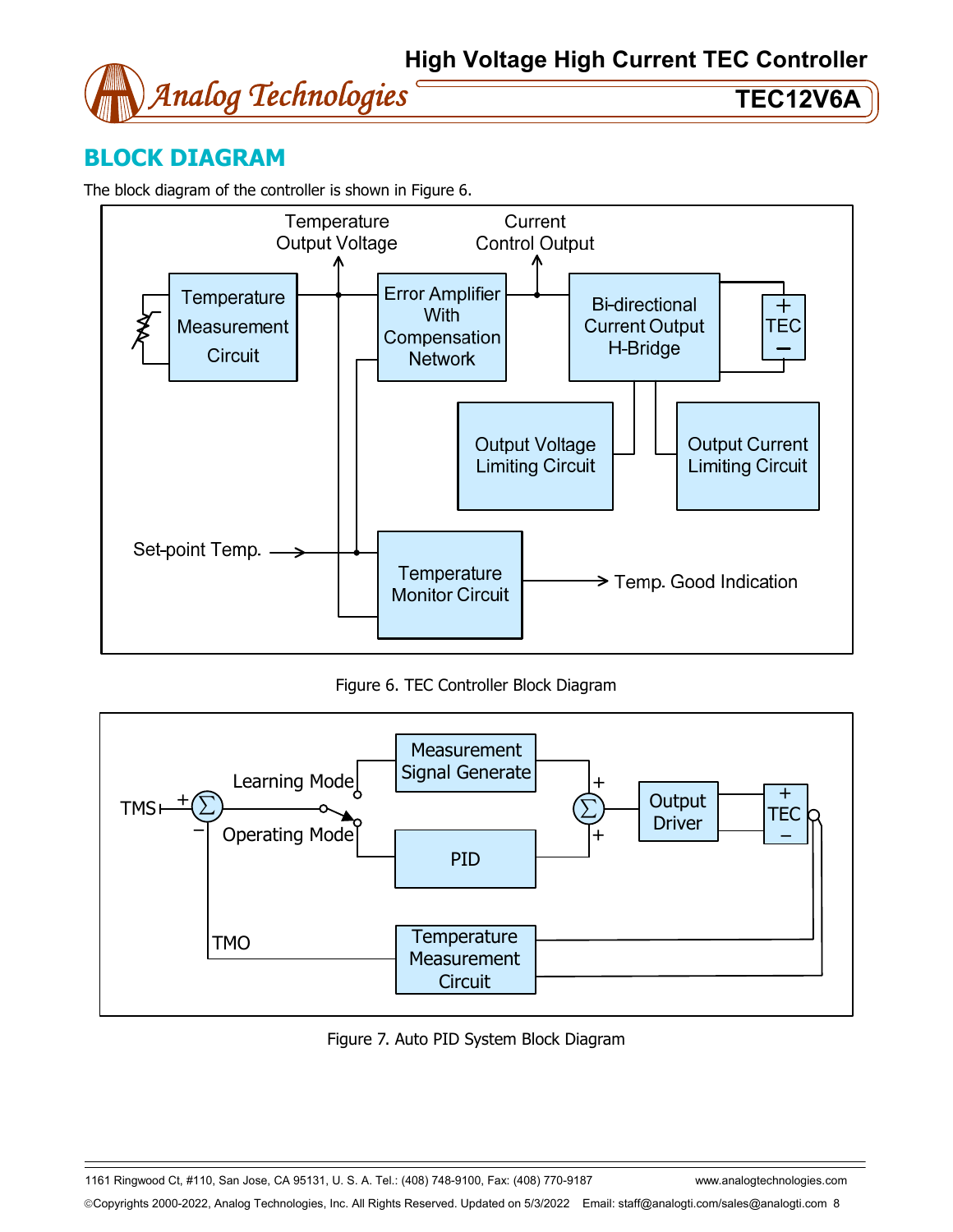



TEC controller connections are shown in Figure 8.



Figure 8.1. TEC Controller Connection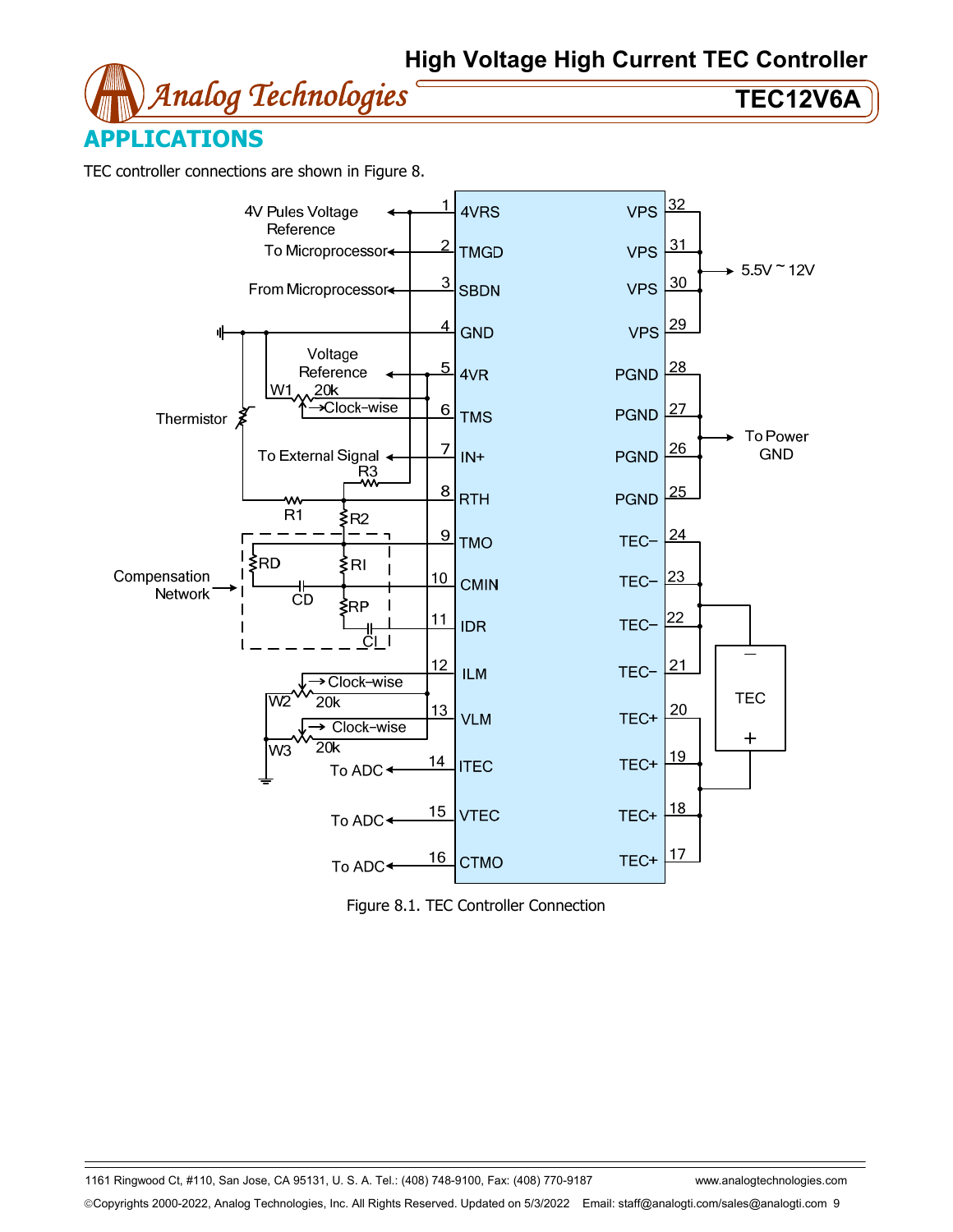



Figure 8.2. Connection for TEC12V6ADAPID &TEC12V6ASAPID

©Co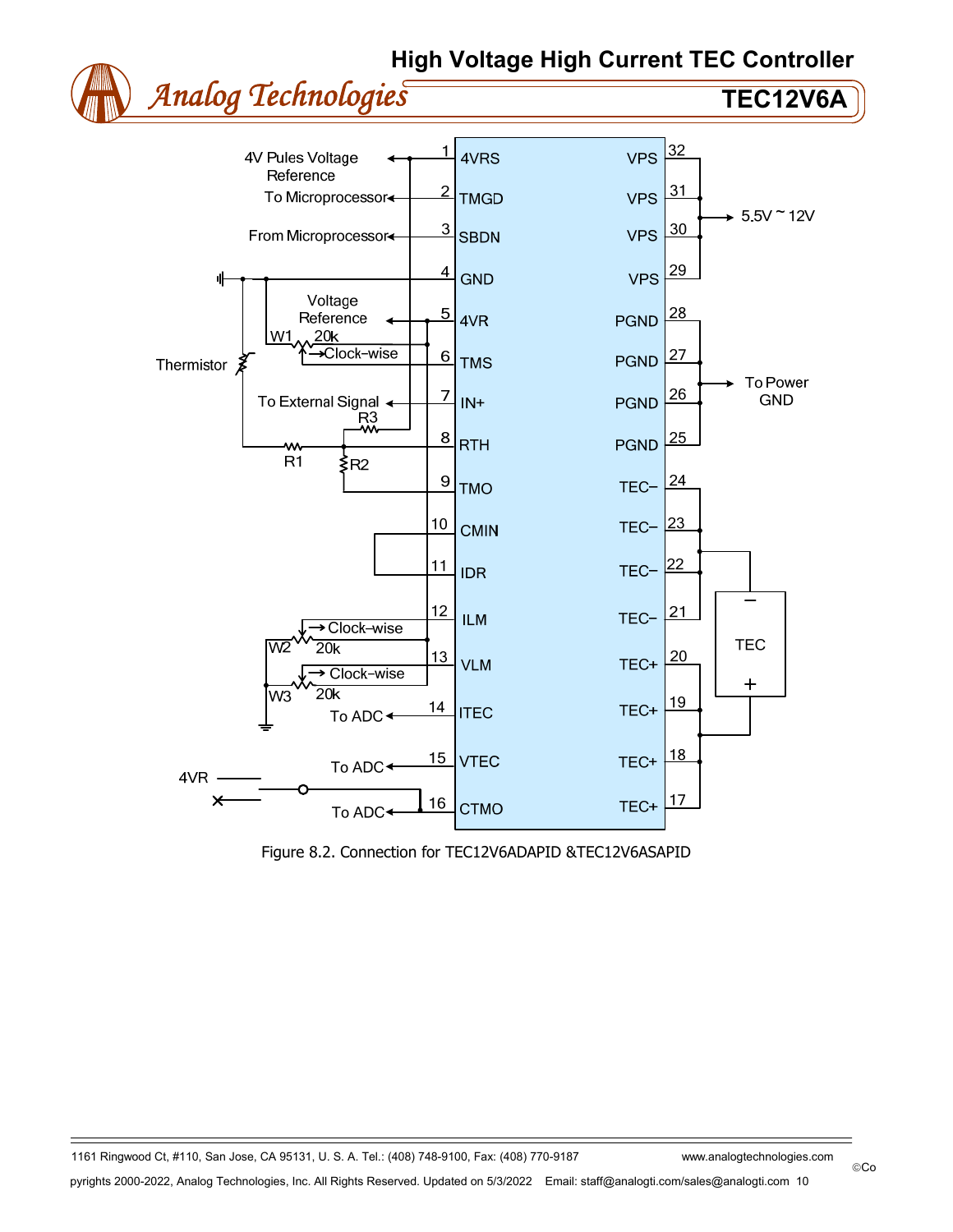

### **SBDN**

Table 3. External Detector Selection.

| No. | Input       | Voltage          | <b>External Detector</b> |
|-----|-------------|------------------|--------------------------|
|     | <b>SBDN</b> | $0V \sim 0.5V$   | <b>SD</b>                |
| っ   | <b>SBDN</b> | $1.5V \sim 1.9V$ | <b>SB</b>                |
| 3   | <b>SBDN</b> | $2V \sim 2.3V$   | Temperature sensor       |
|     | <b>SBDN</b> | $2.4V \sim 2.6V$ | <b>RTD/RTH</b>           |
| 5   | <b>SBDN</b> | $3.1V \sim 4.0V$ | RTH (pulse mode)         |

Note: Do not set the SBDN pin to 2.7V to 3V, otherwise the controller will lose control.

### **For the controller with PID function:**

| No.            | Input       | Voltage          | <b>External Detector</b>                              | <b>PID</b> |
|----------------|-------------|------------------|-------------------------------------------------------|------------|
| 1              | <b>SBDN</b> | $0V \sim 0.5V$   | SD.                                                   | N/A        |
| 2              | <b>SBDN</b> | $1.5V \sim 1.7V$ | <b>SB</b>                                             | N/A        |
| 3              | <b>SBDN</b> | $1.9V \sim 2.1V$ | For RTD Sensor or IC-Positive Temperature Coefficient |            |
| $\overline{4}$ | <b>SBDN</b> | $2.3V \sim 2.5V$ | RTH Sample Hold Mode                                  | Analog PID |
| 5              | <b>SBDN</b> | $2.7V \sim 2.9V$ | RTH CW mode or IC- Negative Temperature Coefficient   |            |
| 6              | <b>SBDN</b> | $3.1V \sim 3.3V$ | For RTD Sensor or IC-Positive Temperature Coefficient |            |
| 7              | <b>SBDN</b> | $3.5V \sim 3.7V$ | RTH Sample Hold Mode                                  | Auto PID   |
| 8              | <b>SBDN</b> | $3.8V \sim 4.0V$ | RTH CW mode or IC- Negative Temperature Coefficient   |            |

### **Temperature Sensor Selections**

There are usually three temperature sensors, thermistor, RTD (Resistance Temperature Detector), and IC (Integrated Circuit) temperature sensors.

### 1. Thermistor



Figure 9.1. RTH (Pulse Mode)



Figure 9.2. RTH

To achieve the required  $V<sub>TMO</sub>$  outputs at the three different setting point temperatures in the Temperature Network, use the equation:

$$
R1 = R_{MID} + \frac{R_{MID} \times (R_{LOW} + R_{HIGH}) - 2 \times R_{HIGH} \times R_{LOW}}{R_{HIGH} + R_{LOW} - 2 \times R_{MID}}
$$
(1)

$$
R2 = R1 - R_{MID} (2)
$$

1161 Ringwood Ct, #110, San Jose, CA 95131, U. S. A. Tel.: (408) 748-9100, Fax: (408) 770-9187 www.analogtechnologies.com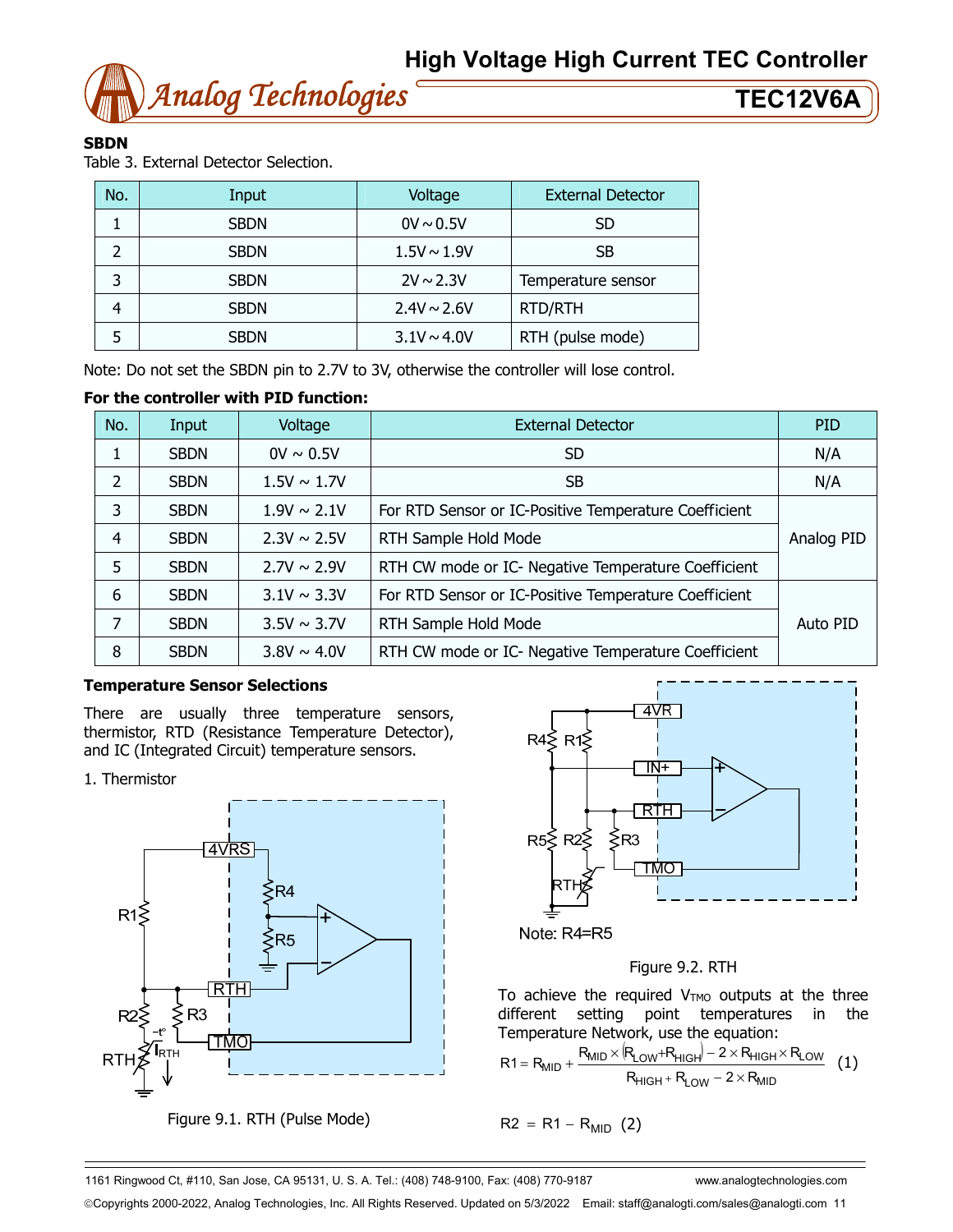

$$
R3 = \frac{R1 \times (R1 + R_{LOW} - R_{MID})}{R_{LOW} - R_{MID}} \quad (3)
$$

For example, setting the high set-point temperature at 35°C and the low set-point temperature at 15°C results in a middle set-point temperature  $(35 + 15)/2$  $= 25^{\circ}$ C. Use the R-T table of a thermistor.

$$
R_{\text{HIGH}}=6.9k\Omega
$$

$$
R_{\text{MID}} = 10 k \Omega
$$

$$
R_{LOW} = 14.8k\Omega
$$

Note that Equation 1 to Equation 3 result in

 $R1 = 17.5k\Omega$ 

 $R2 = 7.5k\Omega$ 

$$
R3 = 81.3k\Omega
$$

In order to reduce the injection current to the thermistor to reduce the errors caused by the selfheating effect, the injection current is provided in pulse mode, reducing the current by 10 times as opposed to a continuous current.

It's recommended to connect R1 to 4VRS, and the controller will measure temperature at intervals that will reduce the error caused by the RTH self-heating. At the same time, the SBDN pin should be between 3.1V and 4V. See Table 3.

We can also connect R1 to 4VR, but it may lead to some errors caused by RTH self-heating. At the same time, SBDN pin should be between 2.4V and 2.6V. See Table 3.

### 2. RTD

RTD is short for resistance temperature detector, which features high accuracy and low drift. It usually generates heat when the current flows through the RTD, which is called self-heating effect. Moreover, RTD has an approximate linear resistancetemperature relationship.





1161 Ringwood Ct, #110, San Jose, CA 95131, U. S. A. Tel.: (408) 748-9100, Fax: (408) 770-9187 www.analogtechnologies.com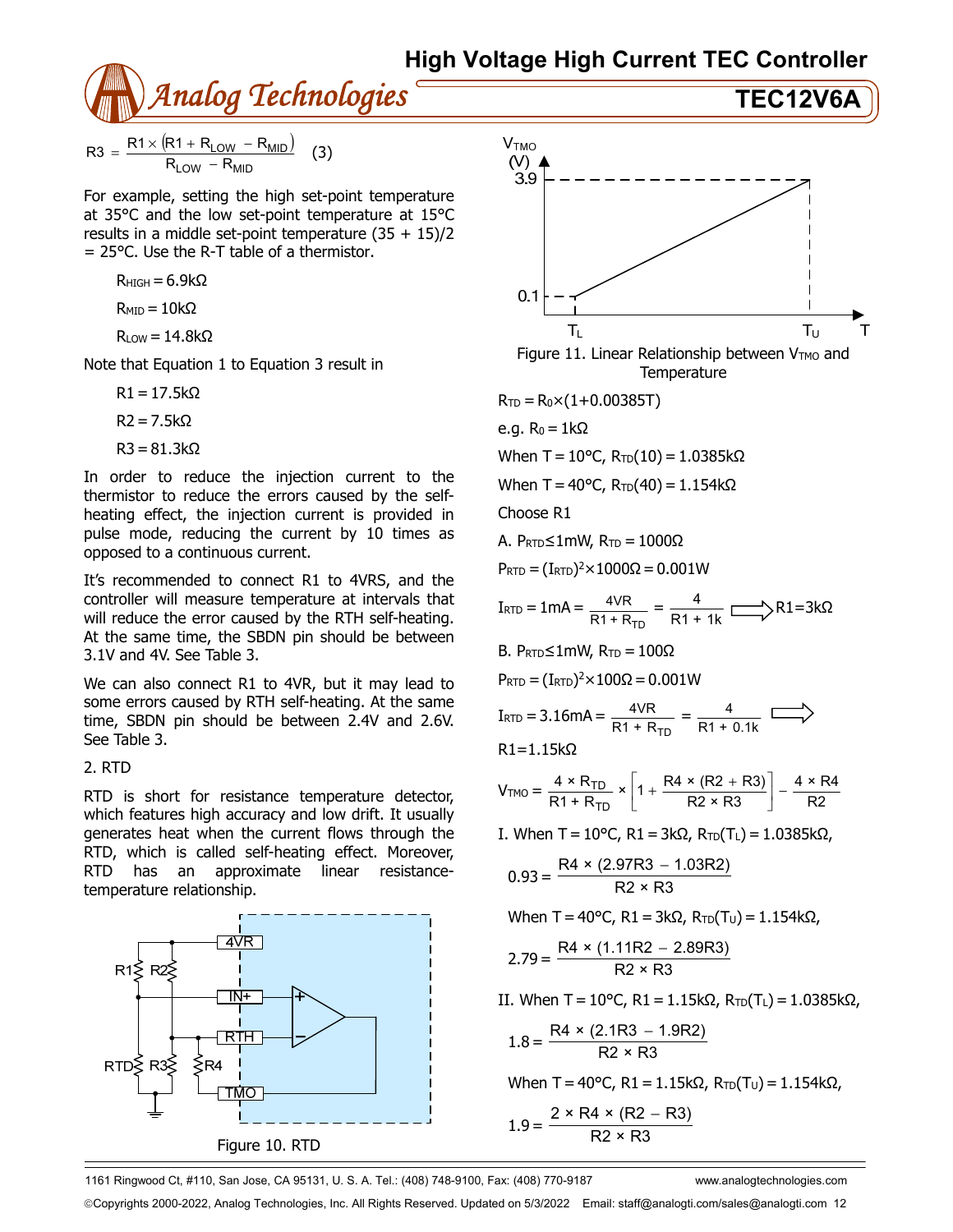

- 3. IC
- (1). Positive Coefficient



Figure 12.1. PTC IC temperature sensor



$$
G = \frac{\Delta V_{\text{TMO}}}{\Delta V_{\text{PTCL}}} = \frac{V_{\text{TMO}}(T_{\text{U}}) - V_{\text{TMO}}(T_{\text{L}})}{V_{\text{PTCL}}(T_{\text{U}}) - V_{\text{PTCL}}(T_{\text{L}})}
$$
\n
$$
G = \frac{R3}{R1//R2} + 1
$$
\n
$$
V_{\text{PTCLC}}(T_{\text{M}}) = \frac{V_{\text{PTCLC}}(T_{\text{U}}) + V_{\text{PTCLC}}(T_{\text{L}})}{2}
$$

1161 Ringwood Ct, #110, San Jose, CA 95131, U. S. A. Tel.: (408) 748-9100, Fax: (408) 770-9187 www.analogtechnologies.com Copyrights 2000-2022, Analog Technologies, Inc. All Rights Reserved. Updated on 5/3/2022 Email: staff@analogti.com/sales@analogti.com 13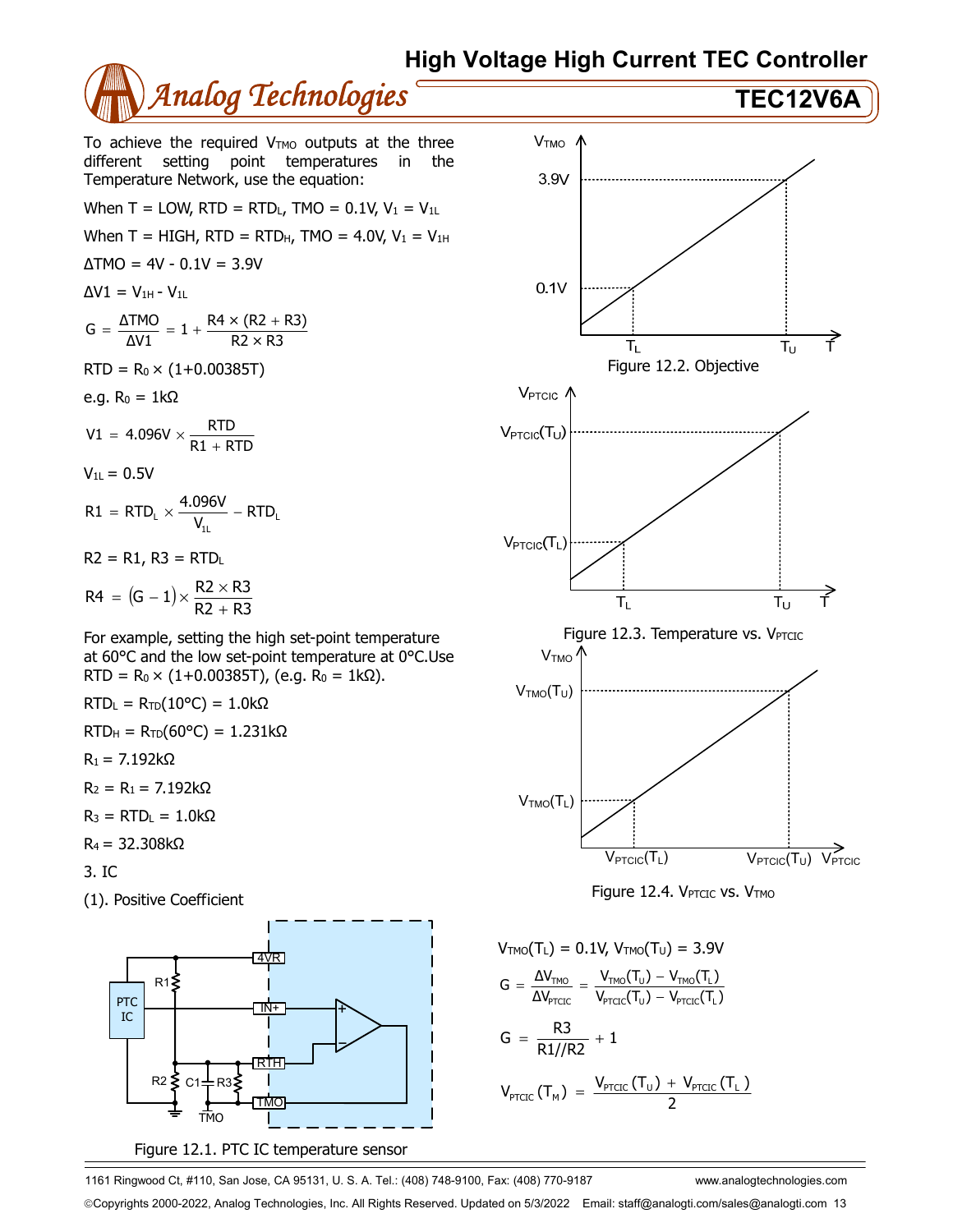

1161 Ringwood Ct, #110, San Jose, CA 95131, U. S. A. Tel.: (408) 748-9100, Fax: (408) 770-9187 www.analogtechnologies.com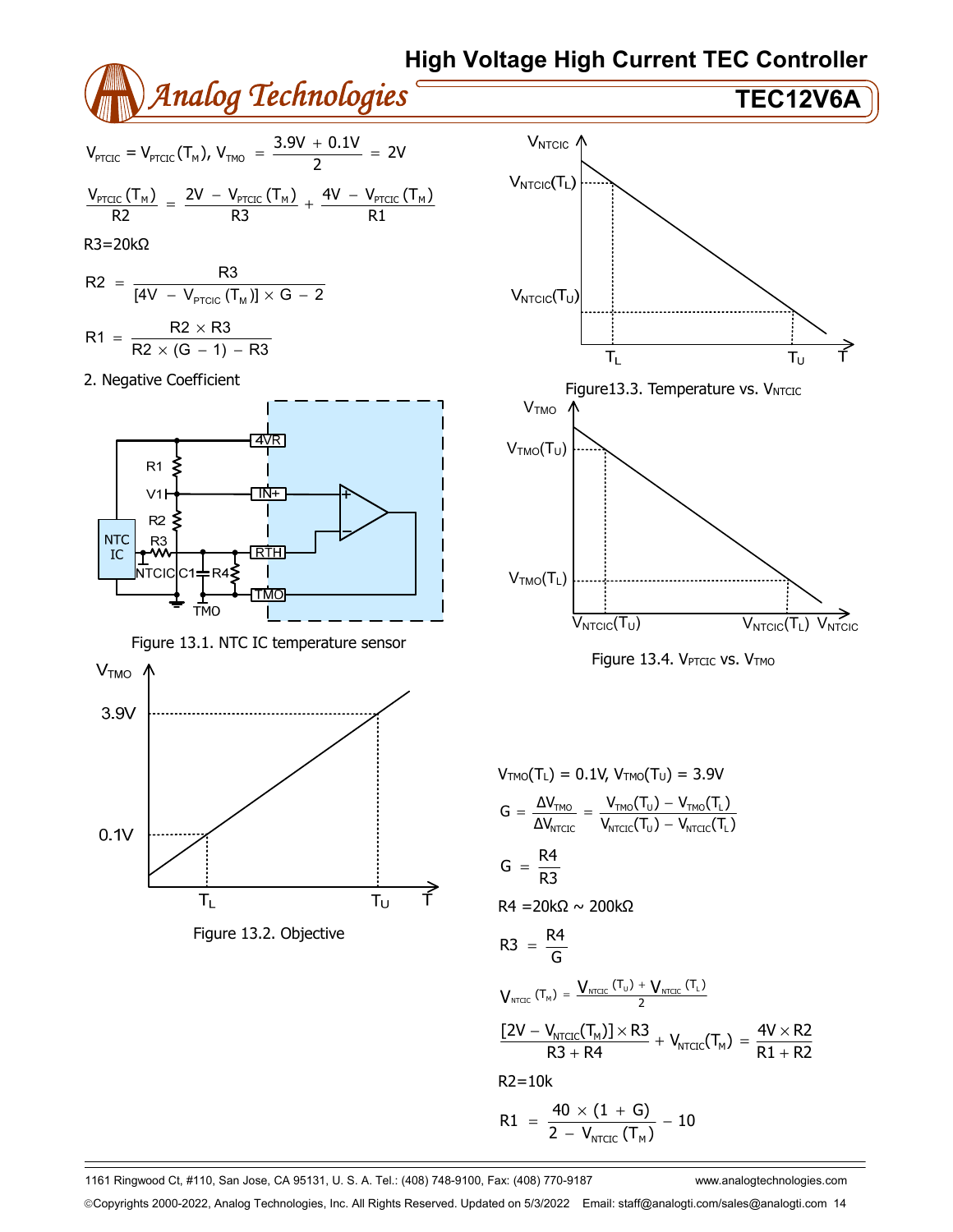

$$
\frac{1}{2\pi \times (R3 // R4) \times C} = 200 Hz
$$
  

$$
C = \frac{1}{2\pi \times (R3 // R4) \times 200 Hz} = \frac{1 + G}{400 \pi \times R4}
$$

Maximum sourcing current:  $\frac{V_{\text{NTCIC}}(T_{\text{L}}) - V1}{R3} \leq I_{\text{SOURCEMAX}}$ 

Maximum sinking current:  $\frac{V_{\text{1}} - V_{\text{NTCIC}}(V_{\text{L}})}{D2} \leq I_{\text{SOURCEMAX}}$  $\frac{V1 - V_{NTCIC}(T_L)}{R3} \le$ 

### **SBDN**

SBDN is suggested to be pulled up to VPS with a 10µA current and contains a 1.50V logic threshold. Drive this pin to a logic-high to enable the TEC12V6A. Drive to a logic-low to disable the TEC controller and enter micro-power shutdown mode.

### **ITEC and ILM**

When the voltage of the ITEC is  $V_{\text{ITEC}} = 2V$ , the current of the TEC Controller  $I_{TEC} = 0A$ . When  $V_{ITEC} =$ 0V, ITEC has the maximum reverse current, −6A. When  $V_{\text{ITEC}} = 4V$ , I<sub>TEC</sub> has the maximum forward current, 6A.

TEC controller is working on the cooling region, when it has forward current. On the opposite, it works on the heating region when reversing the current, as shown in Figure 14.



Figure 14. VITEC VS. ITEC





Figure 16. ILM vs. Cooling and Heating Control

The switch S1 is closed  $@$  heating, and open  $@$ cooling

Calculate the maximum current in cooling and heating region according to Figure 16.

1. Cooling region

 $I<sub>TEC</sub> ≥ 0A$ ,  $V<sub>ILM</sub> ≥ 2V$ , Cooling region = > S1 = Open;

Maximum cooling current:

$$
I_{\text{TEC}} \leq \frac{V_{\text{ILM}}}{4V} \times 15A = \frac{R2}{R1 + R2} \times 15A
$$

2. Heating region

 $I_{\text{TEC}}$  < 0A,  $V_{\text{ILM}}$  < 2V, Heating region = > S1 = Close; Maximum heating current:

$$
|I_{\text{TEC}}|_{\text{MAX}} \leq \frac{V_{\text{ILM}}}{4V} \times 15A = \frac{R2/R_{\text{ILM}}}{R1 + R2/R_{\text{ILM}}} \times 15A
$$

3. After deciding the heating current shrinking ratio, we can determine the value for R1 & R2.

Calculate R1 & R2 ratio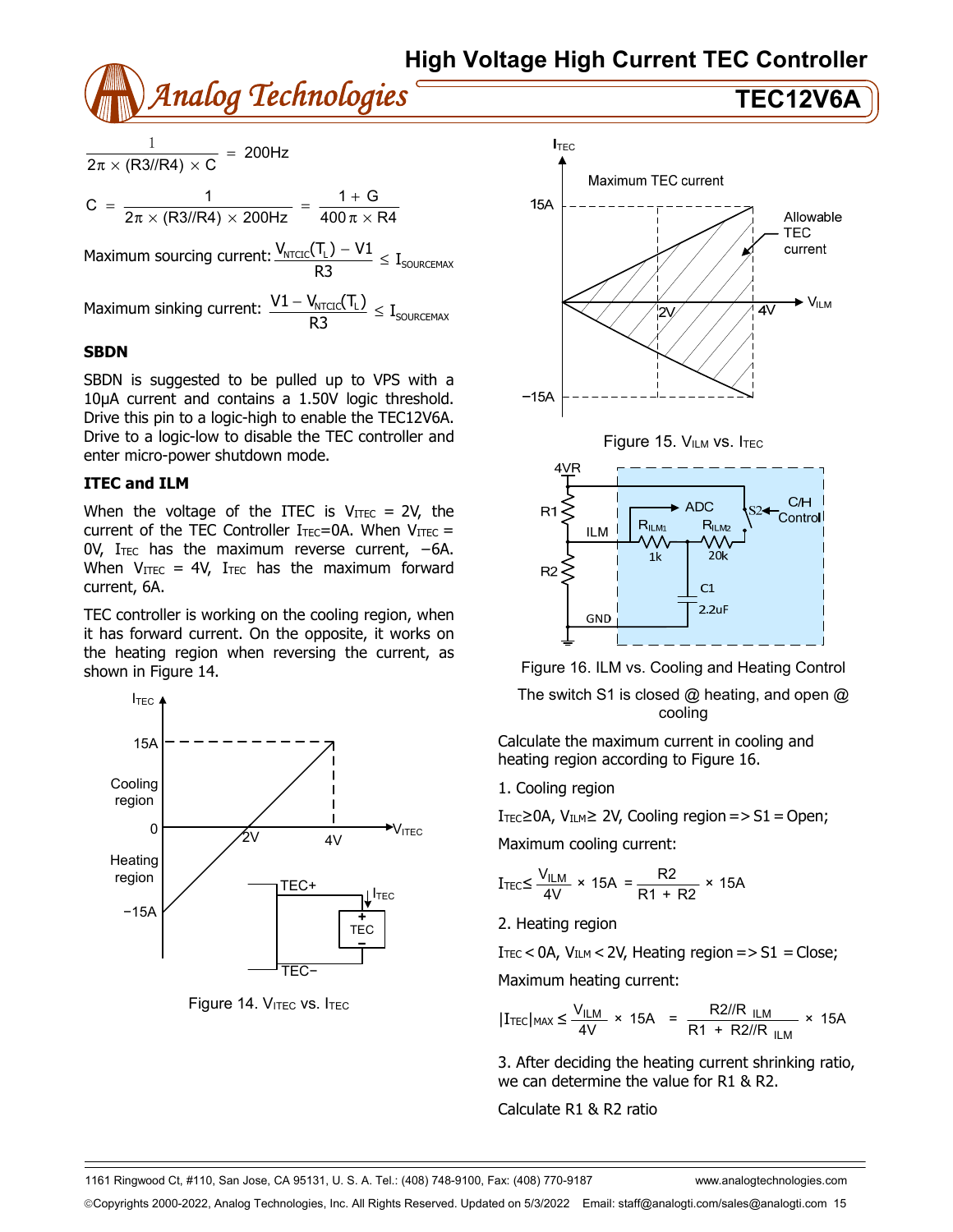

 $I_{\text{COOLMAX}} = \frac{R1}{R1 + R2} \times 15A$  --------------(1)

Calculate R1 & R2 value by deciding the heating current shrinking ratio:

KHC = maximum heating current / maximum cooling current

$$
= \frac{I_{\text{ITEC}-(\text{TH-MAX})}}{I_{\text{ITEC}-(\text{CL-MAX})}}
$$
 \n
$$
= \frac{R2I/R_{\text{ILM}}}{R1 + R2I/R_{\text{ILM}}}
$$
\n
$$
= \frac{R1 + R2I/R_{\text{ILM}}}{R1 + R2}
$$
\n
$$
200 \times (R1 + R2)
$$

$$
= \frac{200 \times (11 \times 12)}{R1 \times R2 + 200 \times (R1 + R2)}
$$

### **VTEC and VLM**

VTEC =  $V_{TEC}$  –  $V_{TEC}$ , as shown in Figure 18.







Figure 18. VLM vs. Cooling and Heating Control



### **TMGD**



Figure 19. Output Equivalent Circuit for TMGD Pin

The TMGD pin outputs the maximum source current and sink current of 20mA. The output current will cause voltage drop, see Figure 19.

### **VLM and ILM**

If you want to use this TEC controller for other applications not discussed here, such as with wave locker controllers, consult with us. The same for other customizations, such as setting the ILM and VLM by using voltage source swings above 4V and/or VPS.

An external voltage connects the ILM pin through a resistor. This voltage can be used to adjust the voltage range of cooling or heating, and advice is 1.5V. The resistor can be used to adjust the difference of cooling and heating, and advice is 10kΩ. See Figure 20.

For example, the voltage midpoint of the ILM pin  $(V_m)$ is 2V. Adjust the external voltage, and make the voltage range 1V, but it is only with the center of 2V  $(V_m)$ . If you adjust the resistor W2, you can move the limit of the cooling to be greater than the limit of the heating. It is shown in Figure 21 and Figure 22.



Figure 20. ILM vs. Cooling and Heating Control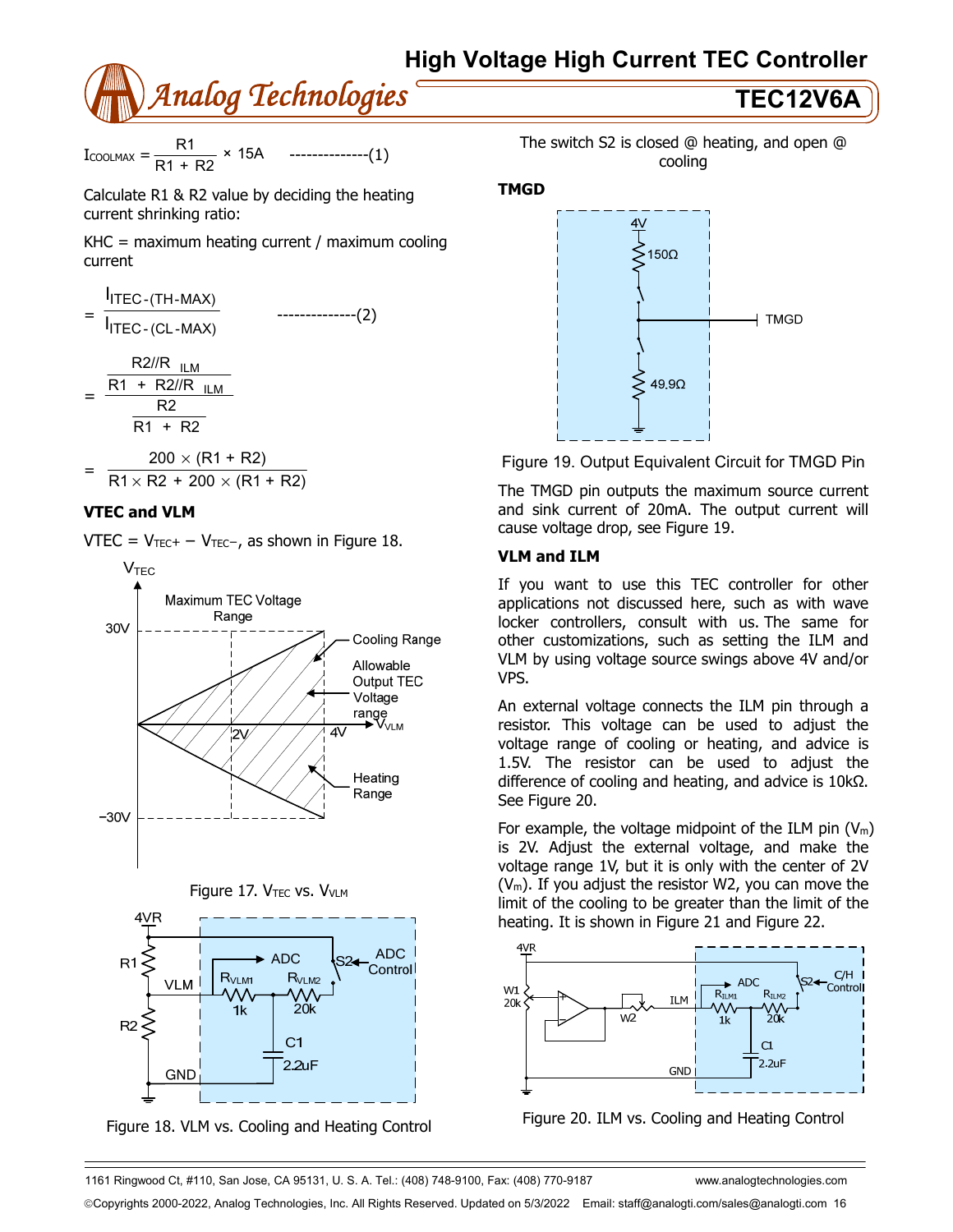



Figure 21. Adjust the External Voltage

We can tell the VLM or ILM voltage in cooling control or heating control through the waveforms on the VLM or ILM pin, see Figure 23 and Figure 24. The duty cycle in Figure 23 is 99% and 1% in Figure 25. We can also measure both voltages by a multimeter. When the controller is in the Standby State, the voltage measured by the multimeter is the VLM or ILM voltage in cooling control. When the controller is in Operation State, the voltage measured by the multimeter is the VLM or ILM voltage in heating control.



Figure 22. Adjust the Resistor



Figure 23. The Waveform on the VLM or ILM Pin @ SB State



Figure 24. The Waveform on the VLM or ILM Pin @ Operation State

### **Temperature Network**

TEC12V6A comes with a customized internal compensational network for which the component values are specified by the customer. See Figure 8.

TEC12V6A comes with a customized Temperature network. See Figure 6 and Figure 8.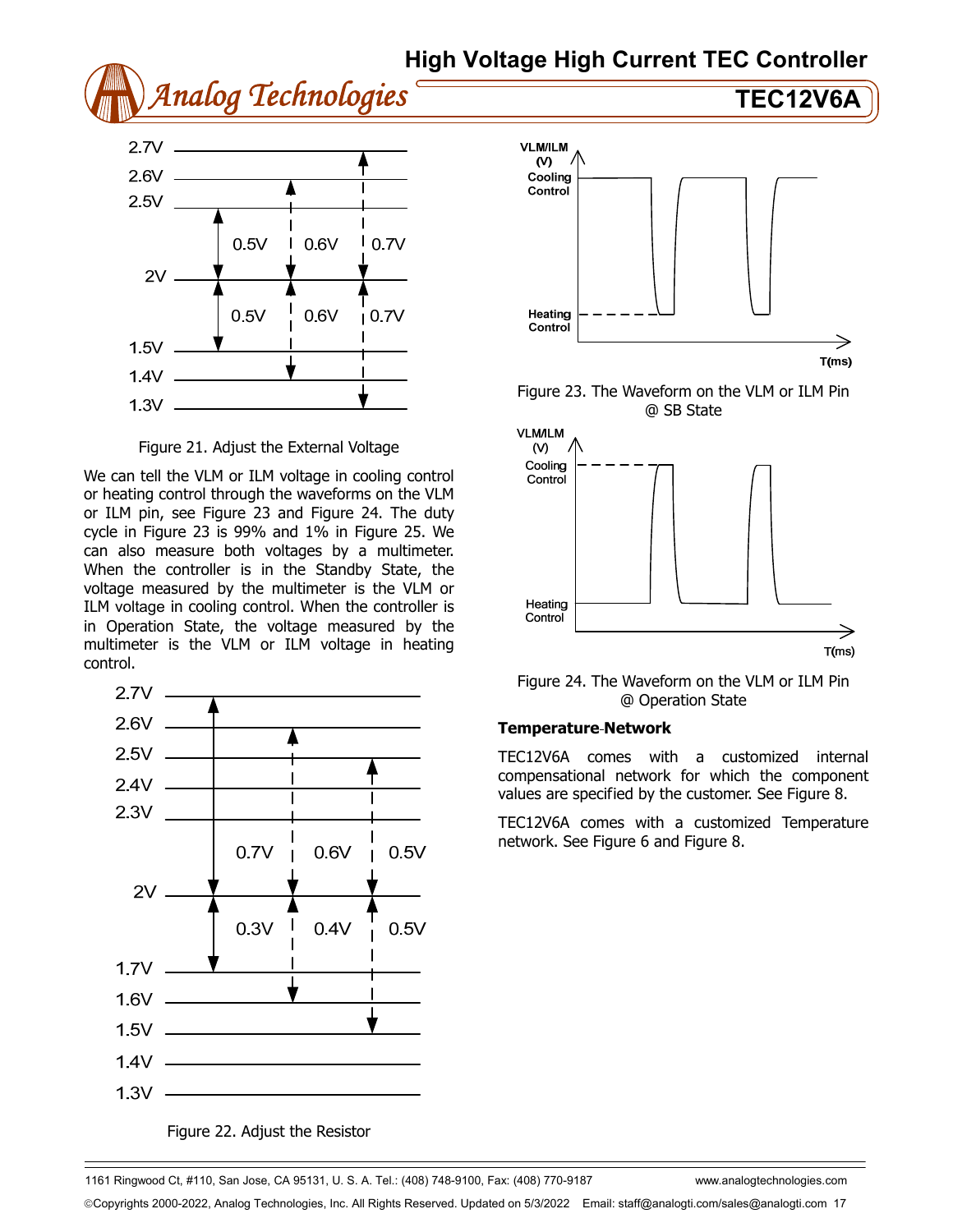

## **TYPICAL CHARACTERISTICS**

Table 4. Measurement Data of Rth vs. Temperature

| Temp.<br>(°C) | <b>Rth</b><br>(kΩ) | <b>TMO</b><br>(V) | <b>Ideal</b><br>Linear (V) | Error<br>(V) |  |         |
|---------------|--------------------|-------------------|----------------------------|--------------|--|---------|
| 15            | 15.7049            | 0.05              | 0.1                        | $-0.05$      |  |         |
| 16            | 14.9944            | 0.24              | 0.3                        | $-0.06$      |  |         |
| 17            | 14.3198            |                   | 0.43<br>0.49               |              |  | $-0.06$ |
| 18            | 13.6792            | 0.63              | 0.69                       | $-0.06$      |  |         |
| 19            | 13.0705            | 0.82<br>0.88      |                            | $-0.06$      |  |         |
| 20            | 12.4922            | 1.02<br>1.08      |                            | $-0.06$      |  |         |
| 21            | 11.9425            | 1.22              | 1.27                       | $-0.05$      |  |         |
| 22            | 11.4198            | 1.42              | 1.47                       | $-0.05$      |  |         |
| 23            | 10.9227            | 1.62              | 1.66                       | $-0.04$      |  |         |
| 24            | 10.4499            | 1.82              | 1.86                       | $-0.04$      |  |         |
| 25            | 10                 | 2.03              | 2.05                       | $-0.02$      |  |         |

| mp.<br>$^{\circ}$ C) | <b>Rth</b><br>$(k\Omega)$ | <b>TMO</b><br>(V) | <b>Ideal</b><br>Linear (V) | <b>Error</b><br>(V) | Temp.<br>(°C) | <b>Rth</b><br>$(k\Omega)$ | <b>TMO</b><br>(V) | Ideal<br>Linear (V) | <b>Error</b> |
|----------------------|---------------------------|-------------------|----------------------------|---------------------|---------------|---------------------------|-------------------|---------------------|--------------|
| 15                   | 15.7049                   | 0.05              | 0.1                        | $-0.05$             | 26            | 9.5718                    | 2.23              | 2.25                | $-0.02$      |
| 16                   | 14.9944                   | 0.24              | 0.3                        | $-0.06$             | 27            | 9.1642                    | 2.44              | 2.44                | 0            |
| 17                   | 14.3198                   | 0.43              | 0.49                       | $-0.06$             | 28            | 8.776                     | 2.64              | 2.64                | 0            |
| 18                   | 13.6792                   | 0.63              | 0.69                       | $-0.06$             | 29            | 8.4063                    | 2.85              | 2.83                | 0.02         |
| 19                   | 13.0705                   | 0.82              | 0.88                       | $-0.06$             | 30            | 8.0541                    | 3.05              | 3.03                | 0.02         |
| 20                   | 12.4922                   | 1.02              | 1.08                       | $-0.06$             | 31            | 7.7184                    | 3.25              | 3.22                | 0.03         |
| 21                   | 11.9425                   | 1.22              | 1.27                       | $-0.05$             | 32            | 7.3985                    | 3.46              | 3.42                | 0.04         |
| 22                   | 11.4198                   | 1.42              | 1.47                       | $-0.05$             | 33            | 7.0935                    | 3.66              | 3.61                | 0.05         |
| 23                   | 10.9227                   | 1.62              | 1.66                       | $-0.04$             | 34            | 7.0935                    | 3.86              | 3.81                | 0.05         |
| 24                   | 10.4499                   | 1.82              | 1.86                       | $-0.04$             | 35            | 6.5251                    | 4.06              | 4.00                | 0.06         |
| 25                   | 10                        | 2.03              | 2.05                       | $-0.02$             |               |                           |                   |                     |              |



Figure 25. TMO Pin Voltage vs. Set-point Temperature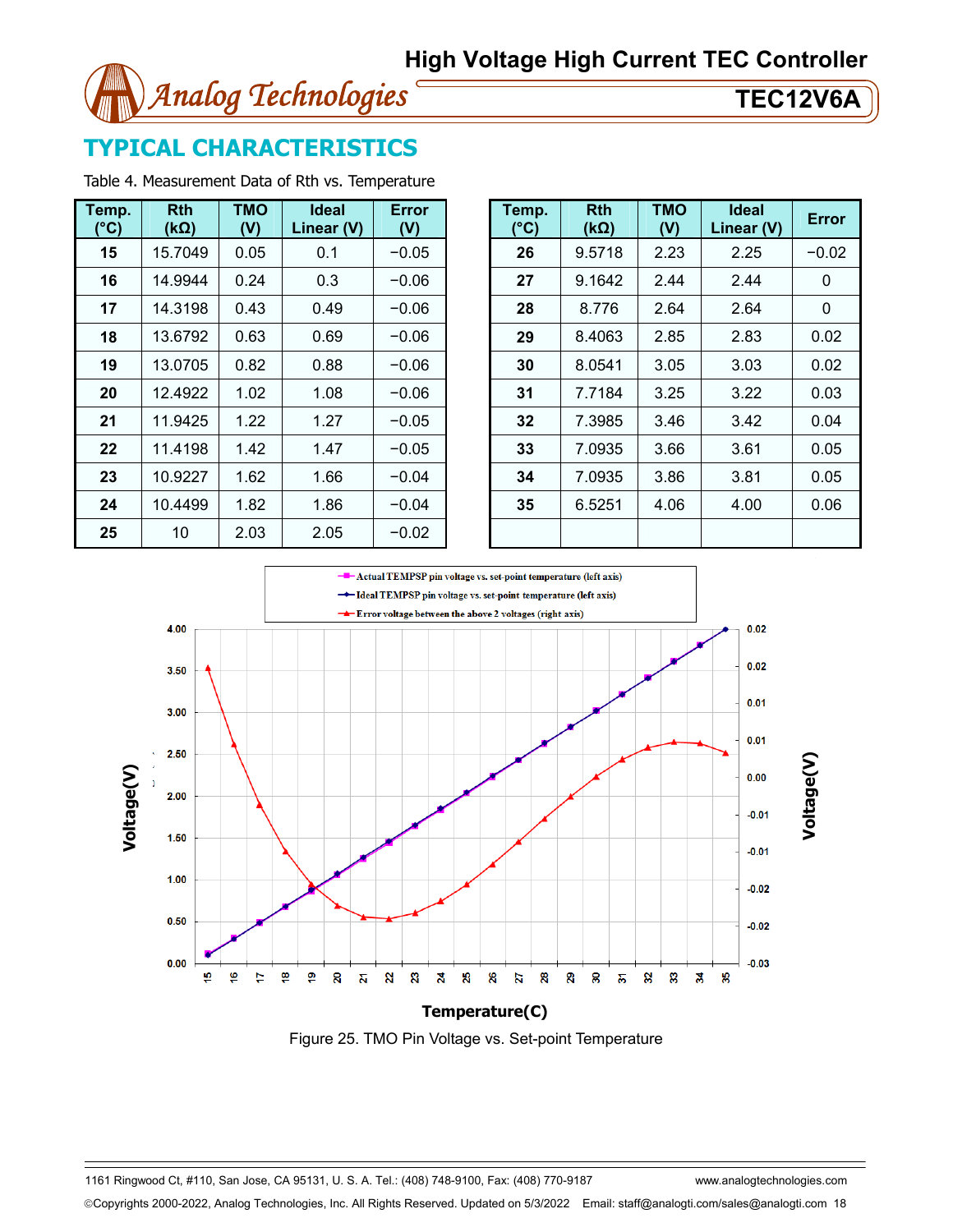

## **HEAT DISSIPATION**

The heating elements of the TEC12V6A TEC controller are on the top layer next to the shell, so the heat sink needs to be installed on the top of the controller shell. When the output current of the controller is <8A, no heat sink is required. When the output current is >8A, a heat sink is needed to ensure the internal temperature of the controller is <85°C.



Figure 26. Transferring Heat with Metal Enclosure



Figure 27. Transferring Heat with Heat Sink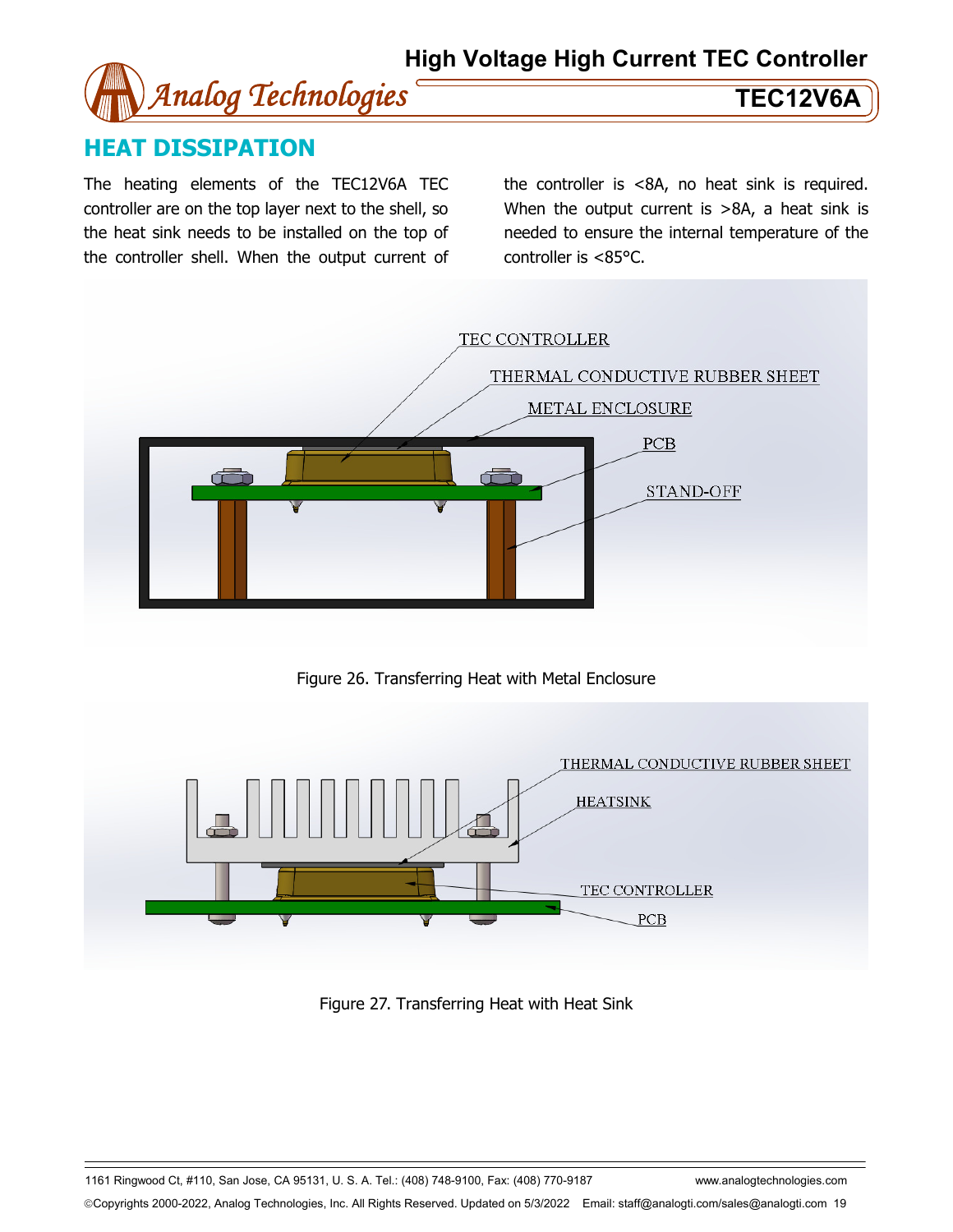

## **MECHANICAL DIMENSIONS**

The controller comes in 2 packages: through-hole mount and surface mount. The former is often called DIP (Dual Inline package) or D (short for DIP) package and has a part number: TEC12V6AD, and the latter is often called SMT (Surface Mount Technology) or SMD (Surface Mount Device) package and has a part number: TEC12V6AS. Dimensions of this controller is shown in Figure 28 and Figure 29.